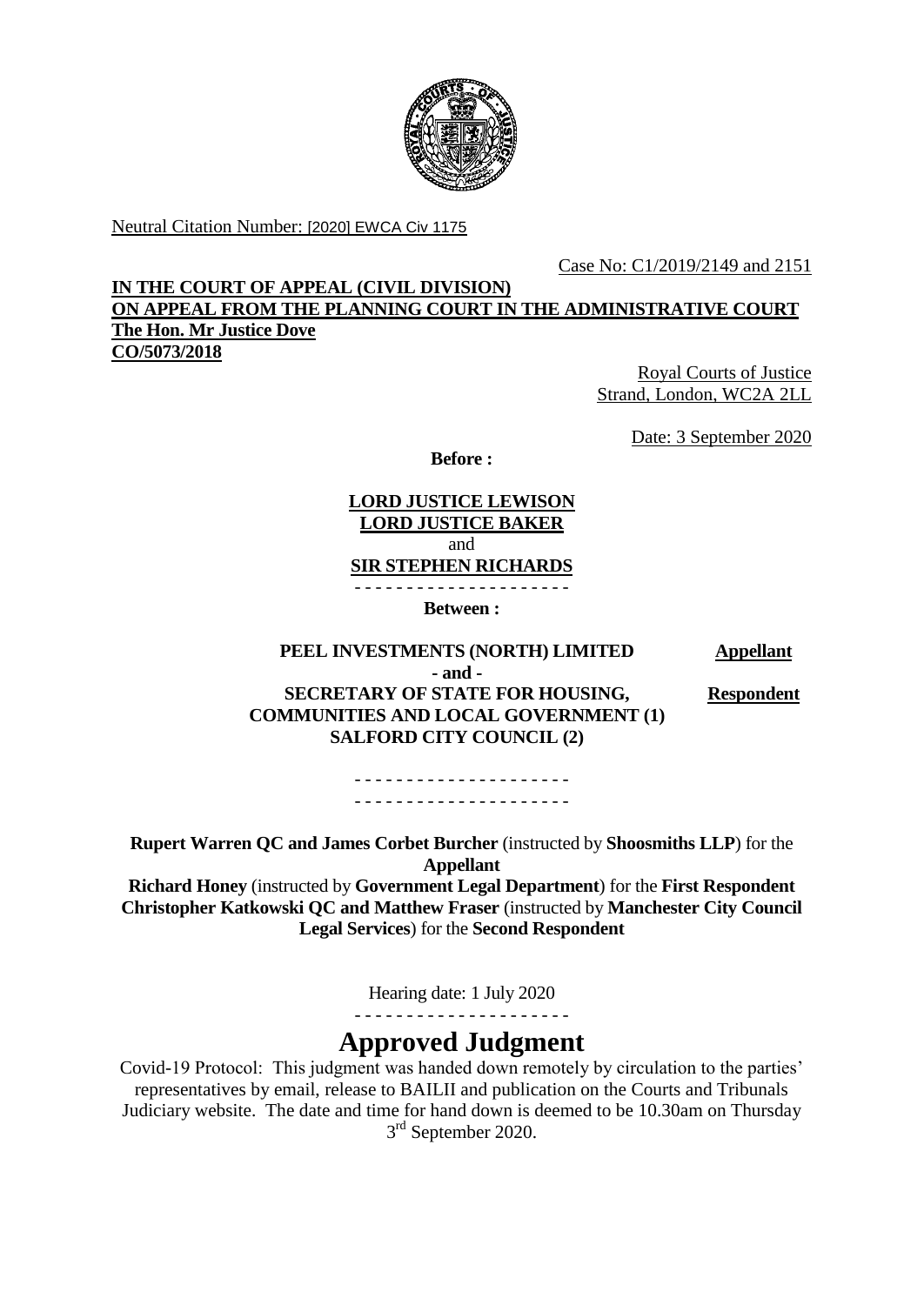# **LORD JUSTICE BAKER:**

- 1. These proceedings concern two applications for outline planning permission by the appellant for the construction of up to 600 and 165 homes respectively on land in West Salford known as the Worsley Greenway which lies within the area of Salford City Council.
- 2. The first application was refused by the Council in November 2013 and the second application was refused by the Council in July 2017. Appeals against the refusals were dismissed by the Secretary of State for Housing, Communities and Local Government in November 2018. The appellant brought a claim under s.288 of the Town and Country Planning Act 1990 to quash the Secretary of State's decision. On 2 August 2019, Dove J, sitting in the Planning Court, dismissed the appellant's claim. The appellant now appeals against that dismissal, permission to appeal having been granted by Lewison LJ on 16 December 2019.
- 3. The two issues arising on the appeal, as summarised by the appellant, are (1) the correct interpretation of the term "out-of-date" in paragraph 11d of the National Planning Policy Framework ("NPPF"), and (2) the proper application of policies contained within development plan documents which are time-expired and/or lack policy in respect of the strategic issue of housing supply.

# **Background**

4. On 21 June 2006, the Council adopted the Salford Unitary Development Plan 2004- 2016 ("SUDP"). The "Plan Strategy" included (in paragraph 2.1):

> "directing development to the most appropriate locations; encouraging new development, infrastructure and facilities where they are required; and protecting key environmental assets."

The aims of the Strategy included (under Aim 1) "to meet the city's housing needs" with "a particular emphasis on providing the type of accommodation and appropriate neighbourhood settings and facilities that will help to attract families to live in Salford" and (under Aim 6) "to protect and enhance natural and historic environmental assets".

5. Chapter 3 of the SUDP translated the Plan Strategy into a "Spatial Framework" which included an area known as "Urban Fringe and Countryside", which in turn included an area of 195 hectares within the Green Belt known as "the Worsley Greenway". Paragraph 3.14 provided:

> "the policies and proposals of the UDP are designed to secure the implementation of the vision and priorities set out in the Spatial Framework."

6. Within chapter 4, entitled "Strategic Policies", Policy ST2 "Housing Supply" set out the Council's proposal for housing land supply up to March 2016, stating:

> "an adequate supply of housing will be secured through the … achievement of an average annual rate of housing provision, net of clearance, of 530 dwellings per year during the period up to 2016."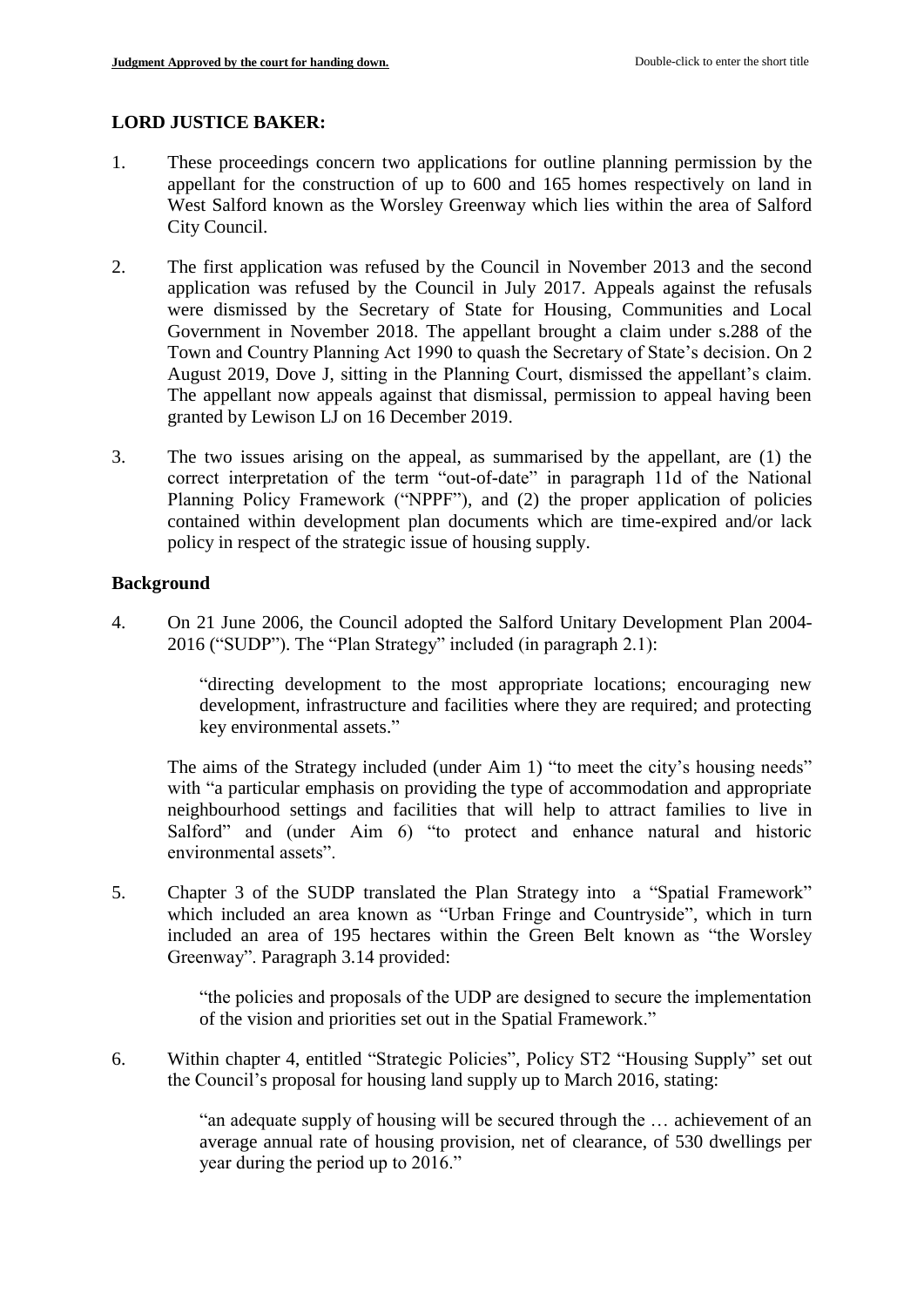7. In chapter 12, entitled "Environmental Protection and Improvement", Policy EN2 dealt with Worsley Greenway. The policy provided:

> "Development will not be permitted where it would fragment or detract from the openness and continuity of the Greenway, or would cause unacceptable harm to its character or its value as an amenity, wildlife, agricultural or open recreation resource."

The supporting text stated:

"The Worsley Greenway is a strategically important 'green wedge' within the Worsley area …. The protection and enhancement of Worsley Greenway, in its entirety, is therefore of great strategic and local importance."

- 8. Within chapter 14, entitled "Recreation", Policy R4, headed "Key Recreation Areas", provided that planning permission would only be granted for development within, adjoining or directly affecting a key recreation area where it would be consistent with specified objectives, including *inter alia* the protection and enhancement of the existing and potential recreational use, and amenity, of the area and the protection of existing trees, woodland and other landscape features. The key recreation areas identified in the plan included the Worsley Greenway.
- 9. The effect of the Planning and Compulsory Purchase Act 2004 was that the policies of the SUDP expired in June 2009 unless saved by a direction under Schedule 8 of the Act. On 21 February 2009 the Secretary of State issued a direction under Schedule 8 saving various policies in the SUDP, including policies EN2 and R4 but not policy ST2. The latter policy has never been replaced by any other housing supply policy for the Council's area, although work on a new development plan document has been ongoing for a number of years.
- 10. On 9 April 2013, the appellant applied for outline planning permission for a development, later called Appeal A, for the construction within the Worsley Greenway of up to 600 dwellings, together with other facilities including a marina and other recreation provision and associated infrastructure and landscaping. On 14 November 2013, the application was refused by the Council on the grounds that:

"the proposal will be contrary to the provision of saved policy EN2 of the SUDP in that the development would fragment the openness and continuity of the Greenway."

- 11. The appellant appealed against the decision. Following an inquiry by an inspector, the appeal was dismissed by the Secretary of State in March 2015. The appellant applied under s.288 of the Town and Country Planning Act 1990 to quash the decision and on 20 July 2016, the Secretary of State and the Council submitted to judgment on the application. The Secretary of State subsequently decided to reconvene an inquiry in respect of the appeal.
- 12. On 4 April 2017, the appellant submitted a second planning application (subsequently referred to as Appeal B) for a residential scheme for up to 165 dwellings with associated infrastructure and landscaping. In July 2017, the Council refused the application for permission stating *inter alia* that: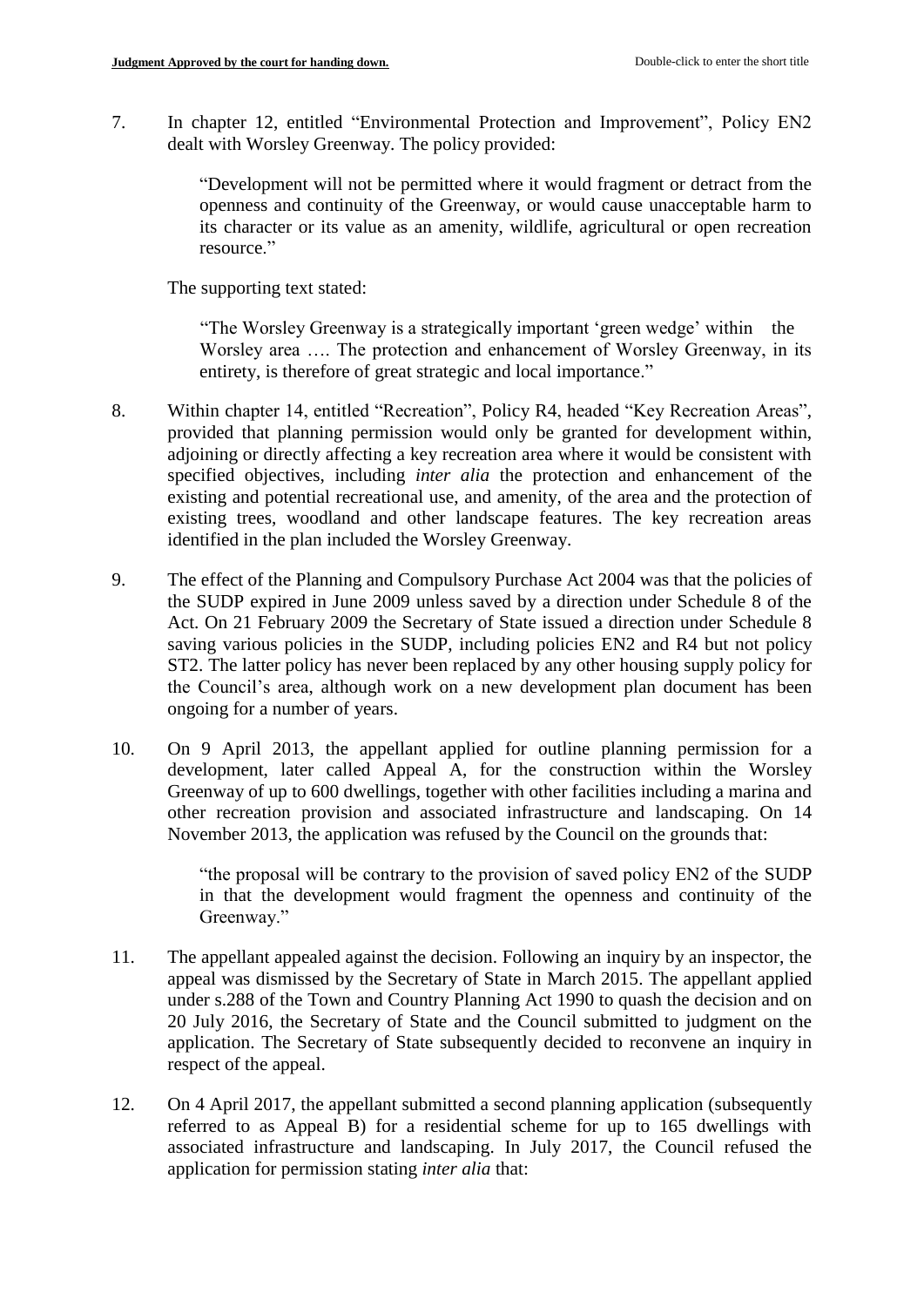"the proposal will be contrary to the provision of saved Policy EN2 of the SUDP in that the development would fragment the openness and continuity of the Worsley Greenway and would result in unacceptable harm to its character and its value as an amenity and open recreation resource. The proposal would be contrary to saved policy R4 of the SUDP in that the development would not result in the protection and enhancement of the existing and potential recreational use of the area, or the protection and improvement of the amenity of the area."

- 13. Appeals A and B were consolidated for determination at the same inquiry. A "Statement of Common Ground" between the appellant and the Council included an agreement that the Council did not have "an up-to-date policy on housing need" and that the SUDP did not contain any saved policies in respect of housing supply. It was further agreed, however, that the Council was able to demonstrate a mathematical housing land supply in excess of five years for the agreed period April 2017 to March 2022, although the supply consisted largely of apartments rather than houses and was principally concentrated in the centre of the city. It was further agreed that there was a demonstrable need for affordable housing within the Council's administrative area. It was the appellant's case that the agreed "mathematical" five-year housing supply did not comply with national planning policy on a "qualitative" basis in that the Council was unable to provide an adequate supply of affordable housing, or of housing suitable to meet the needs of families.
- 14. The inquiry took place before an inspector over a month in February/March 2018. On 11 July 2018, the inspector issued a report recommending that both appeals be dismissed. On 24 July 2018, the Secretary of State published a revised National Planning Policy Framework ("the 2018 NPPF"), replacing the earlier Framework published in March 2012 ("the 2012 NPPF"). On 12 November 2018, the Secretary of State issued his Decision Letter ("DL") dismissing the appeals, in accordance with the inspector's recommendations.
- 15. The appellant again applied under s.288 to quash the decision. On 11 February 2019, permission to apply was granted on five of the grounds advanced but refused on all other grounds. The appellant sought to renew the application for permission on three further grounds. The matter was listed for hearing before Dove J in May 2019. For reasons set out in a reserved judgment delivered on 2 August 2019, the judge dismissed the appellant's claim on the grounds for which permission had been granted and refused permission on the other grounds. On 23 August 2019, the appellant filed a notice of appeal under CPR 52.10 seeking permission to appeal to this court against the refusal of permission in respect of one of the other grounds ("ground 7"). On 27 August, the appellant filed a second notice of appeal under CPR 52.6 seeking permission to appeal against Dove J's judgment. On 16 December 2019, Lewison LJ granted permission to appeal.

### **The Law**

16. When determining an application for planning permission, a decision-maker must have regard to the material provisions of the local development plan and any other material consideration: s.70 of the 1990 Act. S.38(6) of the 2004 Act provides:

> "If regard is to be had to the development plan for the purpose of any determination to be made under the planning Acts the determination must be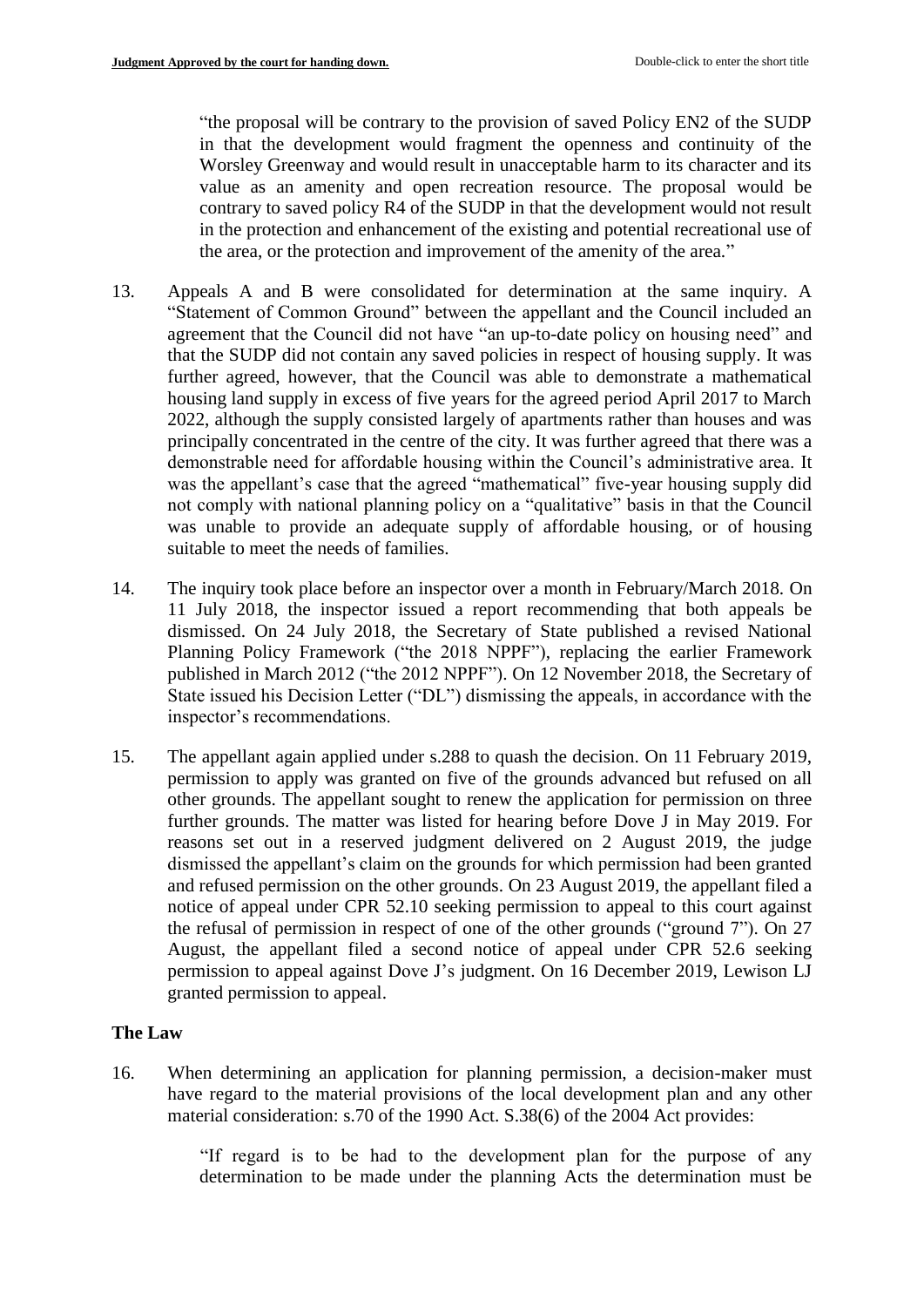made in accordance with the plan unless material considerations indicate otherwise."

- 17. When preparing the development plan, the local authority must comply with the statutory provisions under the 2004 Act. S.19 of that Act (amended in 2017) provides *inter alia*:
	- "(1B)Each local planning authority must identify the strategic priorities for the development and use of land in the authority's area.
	- (1C) Policies to address those priorities must be set out in the local planning authority's development plan documents (taken as a whole)."

Under section 17(7)(za) of the 2004 Act, the Secretary of State has power to make regulations in relation to the form and content of local development documents. Regulation 5(1)(a) of the Town and Country Planning (Local Planning) (England) Regulations 2012, headed "Local development documents", provides *inter alia* that the categories of "local development documents" include *inter alia*:

"any document prepared by a local planning authority individually or in cooperation with one or more other local planning authorities which contain statements regarding … (i) the development and use of land which the local planning authority wish to encourage during any specified period…."

- 18. The Government's policy for planning in England is set out in the NPPF. The first edition was published in March 2012, the second in July 2018. The NPPF is "a statement of policy, not a statutory text, and must be read in that light" (per Lord Carnwath JSC in *Hopkins Homes Ltd v Secretary of State for Communities and Local Government and another* [2017] UKSC 37 para 25). But, like any statement of planning policy, the interpretation of the terms of the policy is a question of law for the court: *Tesco Stores Ltd v Dundee City Council* [2012] UKSC 13.
- 19. Chapter 2 of the 2018 NPPF is entitled "Achieving sustainable development". Paragraph 7 provides:

"The purpose of the planning system is to contribute to the achievement of sustainable development. At a very high level, the objective of sustainable development can be summarised as meeting the needs of the present without compromising the ability of future generations to meet their own needs."

Paragraph 11 contains "the presumption in favour of sustainable development" and provides:

"Plans and decisions should apply a presumption in favour of sustainable development.

For **plan-making** this means that

(a) plans should positively seek opportunities to meet the development needs of the area, and be sufficiently flexible to adapt to rapid change;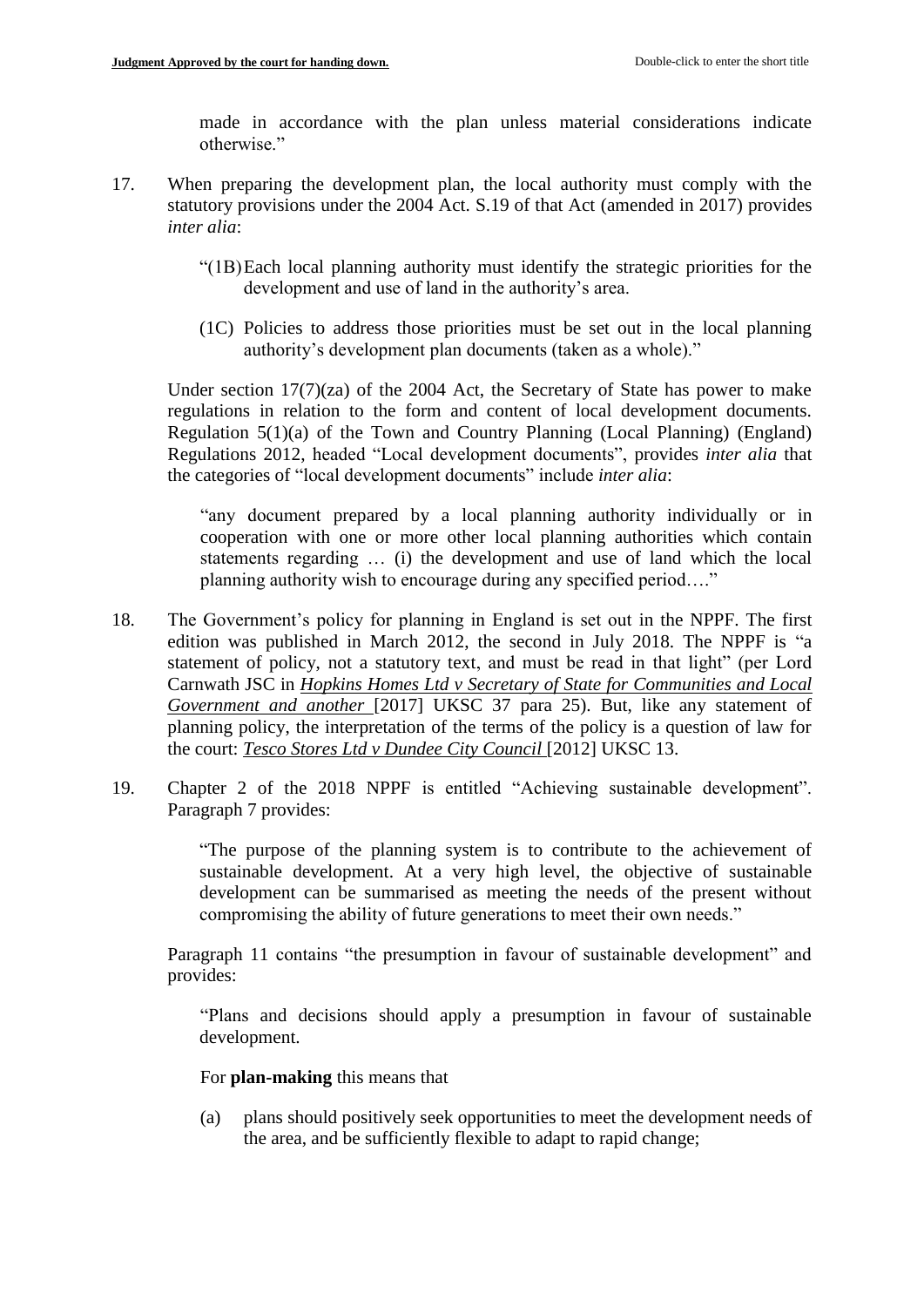- (b) strategic policies should, as a minimum, provide for objectively assessed needs for housing and other uses, as well as any needs that cannot be met within neighbouring areas, unless
	- (i) the application of policies in this Framework that protect areas or assets of particular importance provides a strong reason for restricting the overall scale, type or distribution of development in the plan area, or
	- (ii) any adverse impact of doing so would significantly and demonstrably outweigh the benefits, when assessed against the policies in this Framework taken as a whole.

#### For **decision-making** this means

- (c) approving development proposals that accord with an up-to-date development plan without delay; or
- (d) where there are no relevant development planning policies, or the policies which are most important for determining the application are out-of-date, granting permission unless:
	- (i) the application of policies in this Framework that protect areas or assets of particular importance provides a clear reason for refusing the development proposed; or
	- (ii) any adverse impacts of doing so would significantly and demonstrably outweigh the benefits, when assessed against the policies in this Framework taken as a whole."

A footnote, numbered 7, inserted after the word "out-of-date" in paragraph 11d provides *inter alia*:

"This includes, for applications involving the provision of housing, situations where the local planning authority cannot demonstrate a five year supply of deliverable housing sites …."

Section 3 of the Framework headed "Plan-making", includes, at paragraph 17:

"The development plan must include strategic policies to address each local planning authority's priorities for the development and use of land in its area."

Paragraph 20 provides:

"Strategic policies should set out an overall strategy for the pattern, scale and quality of development and make sufficient provision for

- (a) housing (including affordable housing), employment, retail, leisure and other commercial development;
- (b) infrastructure ….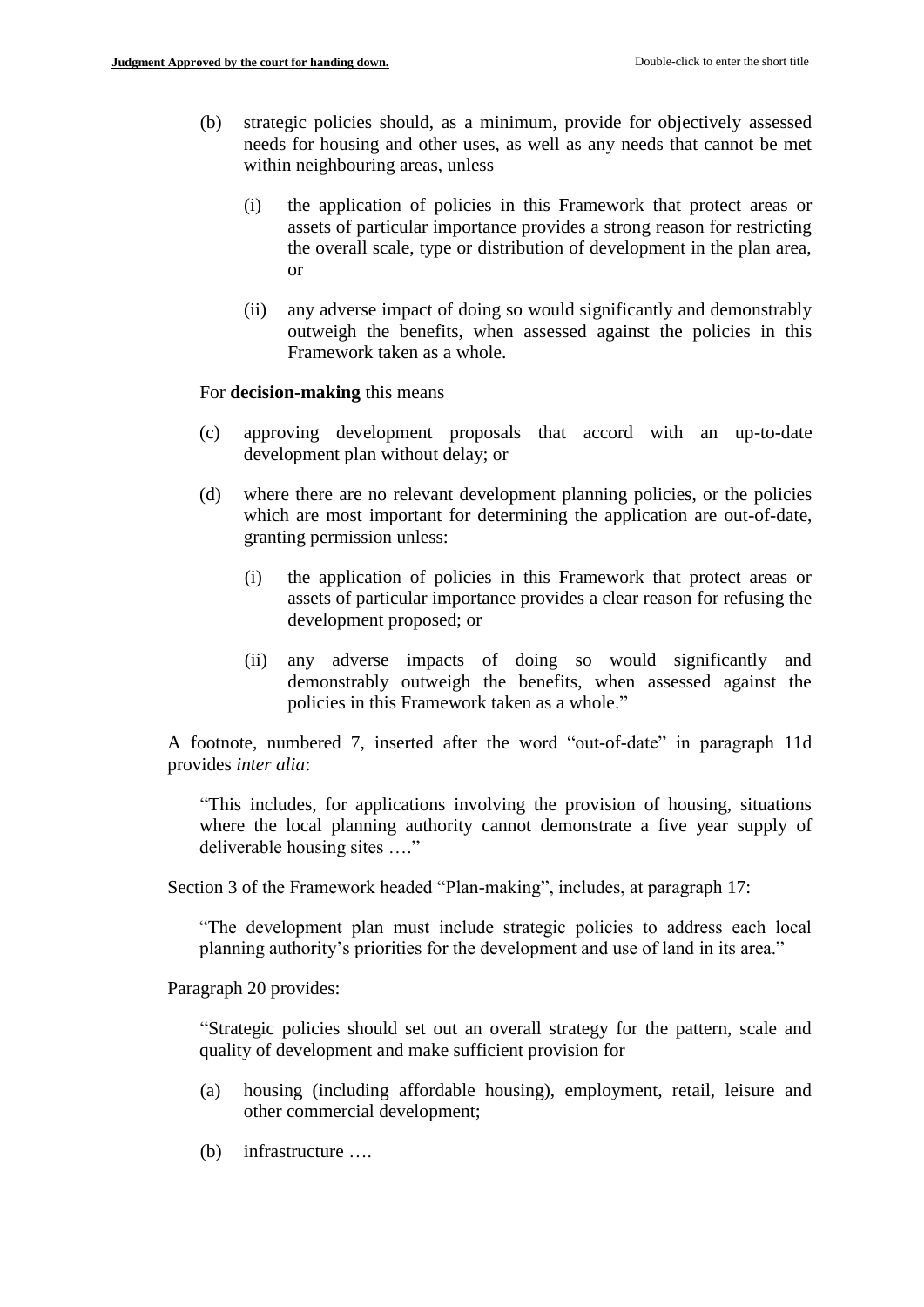- (c) community facilities …. and
- (d) conservation and enhancement of the natural, built and historic environment  $, , ,$
- 20. Section 13 of the 2018 NPPF is headed "Protecting Green Belt land". Paragraph 133 provides:

"The Government attaches great importance to Green Belts. The fundamental aim of Green Belt policy is to prevent urban sprawl by keeping land permanently open; the essential characteristics of Green Belts are their openness and their permanence."

21. Annex 1 of the 2018 NPPF, headed "Implementation", includes the following provisions under paragraph 212 to 213:

> "212. The policies in this Framework are material considerations which should be taken into account in dealing with applications from the day of its publication. Plans may also need to be revised to reflect policy changes which this replacement Framework has made. This should be progressed as quickly as possible, either through a partial revision or by preparing a new plan.

> 213. However, existing policies should not be considered out-of-date simply because they were adopted or made prior to the publication of this Framework. Due weight should be given to them, according to their degree of consistency with this Framework (the closer the policies in the plan to the policies in the Framework, the greater the weight that may be given)."

22. In the 2012 edition of the NPPF, the presumption in favour of sustainable development was set out in paragraph 14. The corresponding provision to paragraph 11d in the 2018 edition provided that, for decision-taking, the presumption meant:

> "where the development plan is absent, silent or relevant policies are out-of-date, granting permission unless

any adverse impacts of doing so would significantly and demonstrably outweigh the benefits, when assessed against the policies in this Framework taken as a whole; or

specific policies in this Framework indicate development should be restricted."

The statement in footnote 7 to paragraph 11d of the 2018 NPPF was set out in Paragraph 49 of the 2012 NPPF:

"Housing applications should be considered in the context of the presumption in favour of sustainable development. Relevant policies for the supply of housing should not be considered up-to-date if the local planning authority cannot demonstrate a five-year supply of deliverable housing sites."

23. The provisions of that part of paragraph 14 of the 2012 NPPF which was subsequently replaced by paragraph 11d of the 2018 NPPF were considered by Lindblom J (as he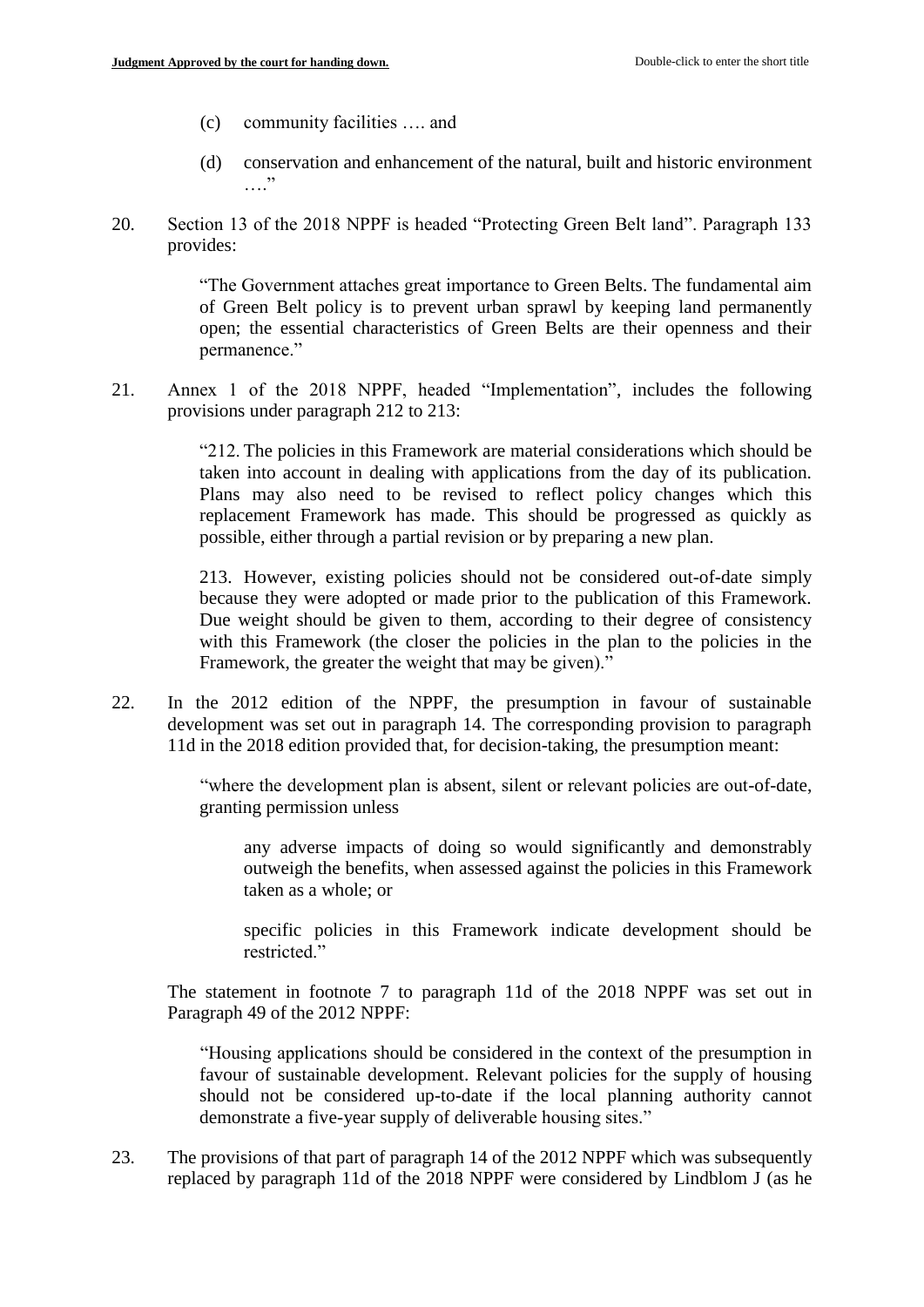then was) in *Bloor Homes East Midlands Ltd v Secretary of State for Communities and Local Government and another* [2014] EWHC 754 (Admin) at paragraphs 44 to  $46.$ 

- "44. In the context of decision-taking paragraph 14 identifies three possible shortcomings in the development plan, any one of which would require the authority to grant planning permission unless it is clear in the light of the policies of the NPPF that the benefits of doing so would be "significantly and demonstrably" outweighed by "any adverse impacts", or there are specific policies in the NPPF indicating that "development should be restricted". The three possible shortcomings are the absence of the plan, its silence, and its relevant policies having become out-of-date.
- 45. These are three distinct concepts. A development plan will be "absent" if none has been adopted for the relevant area and the relevant period. If there is such a plan, it may be "silent" because it lacks policy relevant to the project under consideration. And if the plan does have relevant policies these may have been overtaken by things that have happened since it was adopted, either on the ground or in some change in national policy, or for some other reason, so that they are now "out-of-date". Absence will be a matter of fact. Silence will be either a matter of fact or a matter of construction, or both. And the question of whether relevant policies are no longer up to date will be either a matter of fact or perhaps a matter of both fact and judgment.
- 46. All of this, one has to remember, sits within the statutory framework for the making of decisions on applications for planning permission, in which those decisions must be made in accordance with the development plan unless material considerations indicate otherwise. Government policy in the NPPF does not, and could not, modify that statutory framework, but operates within it – as paragraph 12 of the NPPF acknowledges. The Government has taken the opportunity in the NPPF to confirm its commitment to a system of development control decision-making that is "genuinely plan-led" (paragraph 17). But in any event, within the statutory framework, the status of policy in the NPPF, including the policy for decision-making in paragraph 14, is that of a material consideration outside the development plan. It is for the decision-maker to decide what weight should be given to the policy in paragraph 14 if it applies to the case in hand. Because it is government policy it is likely to command significant weight when it has to be taken into account. But the court will not intervene unless the weight given to it can be said to be unreasonable in the *Wednesbury* sense …"
- 24. In *Trustees of the Barker Mills Estates v Test Valley Borough Council* [2016] EWHC 3018 (Admin), Holgate J (at paragraph 105) agreed that the phrase "out-of-date" in the NPPF was concerned with whether relevant policies have been overtaken by events subsequent to the adoption of the plan and only involves matters of fact and/or judgment.
- 25. The interpretation of paragraph 14 of the 2012 NPPF was further considered by Lord Carnwath in *Hopkins Homes*. At paragraph 54 to 55 he observed: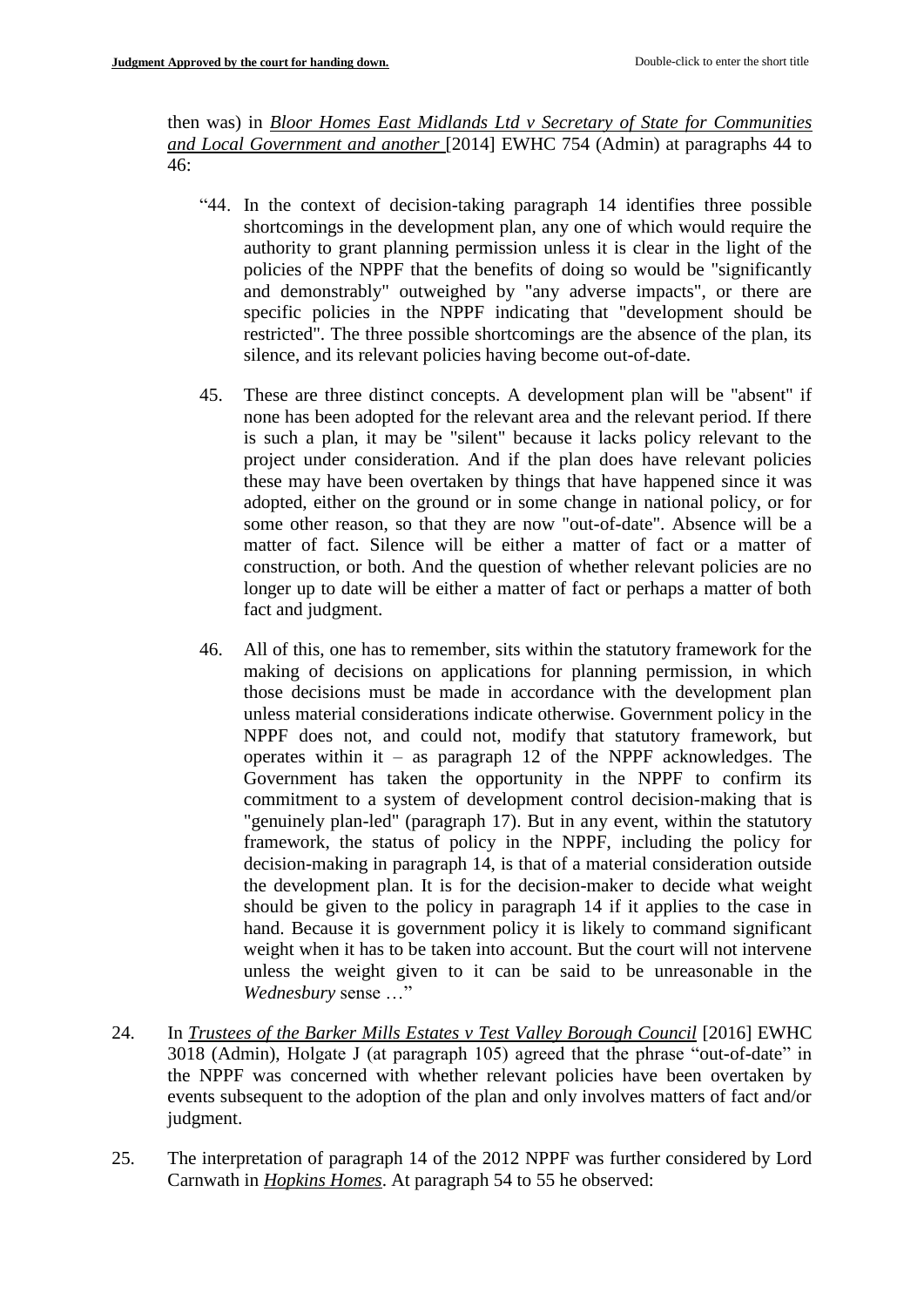- "54. The general effect is reasonably clear. In the absence of relevant or up-todate development plan policies, the balance is tilted in favour of the grant of permission, except where the benefits are 'significantly and demonstrably' outweighed by the adverse effects or where 'specific policies' indicate otherwise. (See also the helpful discussion by Lindblom J in *Bloor Homes* ….).
- 55. It has to be borne in mind also that paragraph 14 is not concerned solely with housing policy. It needs to work for other forms of development covered by the development plan, for example employment or transport. Thus, for example, there may be a relevant policy for the supply of employment land, but it may become out-of-date, perhaps because of the arrival of a major new source of employment in the area. Whether that is so, and with what consequence, is a matter of planning judgment, unrelated of course to paragraph 49 which deals only with housing supply. This may in turn have an effect on other related policies, for example for transport. The pressure for new land may mean in turn that other competing policies will need to be given less weight in accordance with the tilted balance. But again that is a matter of pure planning judgment, not dependent on issues of legal interpretation."
- 26. Later in his judgment in *Hopkins Homes*, when considering one of the specific appeals before the Court, Lord Carnwath made an observation at paragraph 63 on which the appellant in the appeal before us seeks to rely:

"On any view, quite apart from paragraph 49, the current statutory development plan was out-of-date, in that its period extended only to 2011."

He then proceeded to decide, on the facts of that case, that the inspector had been entitled to conclude that the weight to be given to the specific policies under consideration in that case should be reduced to the extent that they reflected out-ofdate housing requirements so that his final conclusion had properly reflected the language of the "tilted balance" in paragraph 14 of the 2012 NPPF.

- 27. We were referred to a number of other cases in which judges have made observations about the significance of a policy becoming "out-of-date".
- 28. In this Court, in *Gladman Developments Limited v Daventry District Council and SSCLG* [2016] EWCA Civ 1146, Sales LJ (as he then was) at paragraph 40 observed:

"Since old policies of the kind illustrated by policies HS22 and HS24 in this case are part of the development plan, the starting point, for the purposes of decisionmaking, remains section 38(6) of the 2004 Act. This requires the decisions must be made in accordance with the development plan – and therefore, in accordance with those policies and any others contained in the plan – unless material considerations indicate otherwise. The mere age of a policy does not cause it to cease to be part of the development plan …. The fact that a particular development plan policy may be chronologically old is, in itself, irrelevant for the purposes of assessing its consistency with policies in the NPPF…."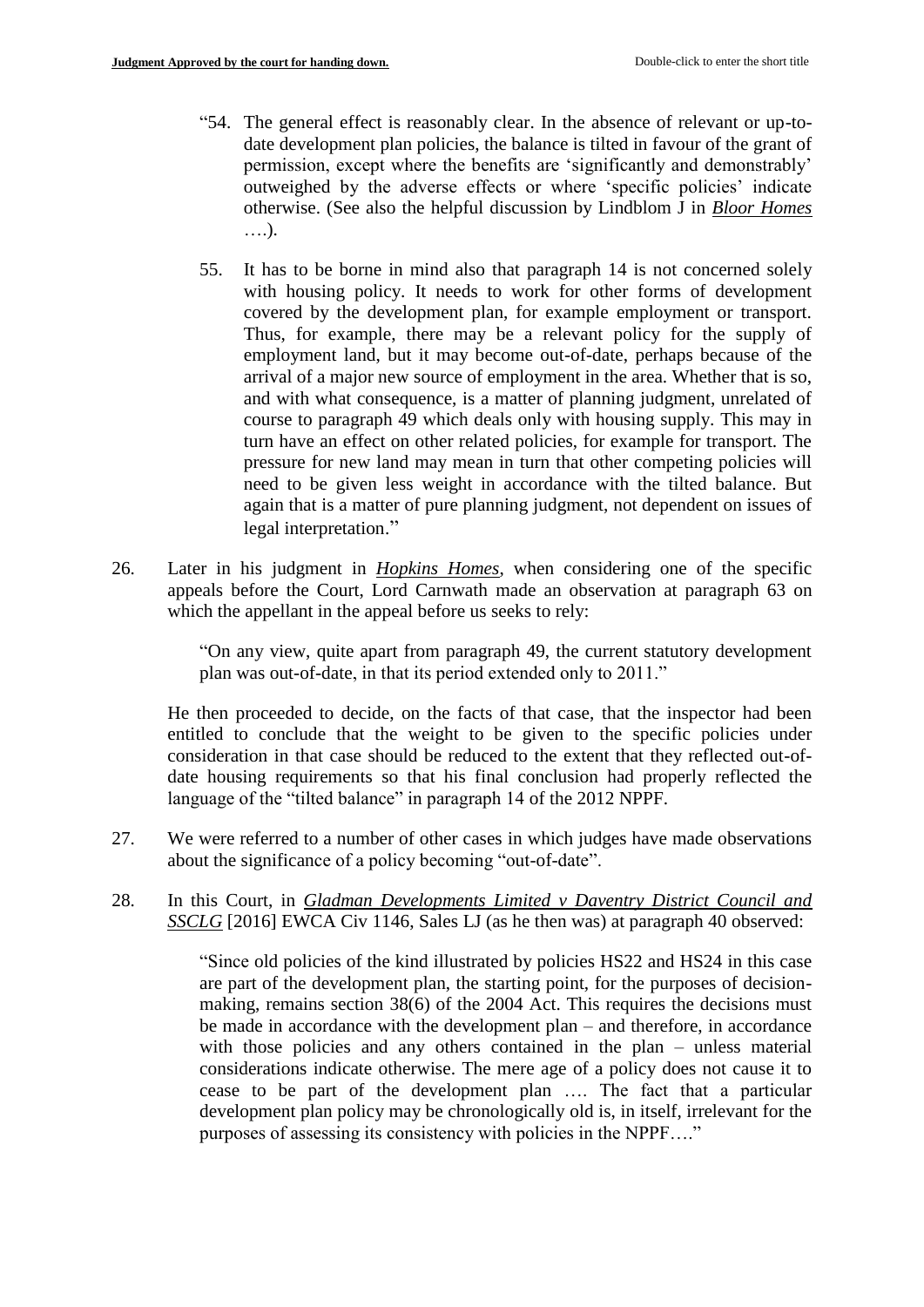29. Very recently in this court, in *Oxton Farm and another v D Noble Ltd* [2020] EWCA Civ 805, my Lord, Lewison LJ, made the following observations under the heading "When is the tilted balance engaged?"

> "31. Paragraph 11d of the NPPF provides that the tilted balance is engaged where (a) there are no relevant development planning policies, or (b) the policies which are most important for determining the application are out-of-date. The lack of a five year supply of housing land is a policy that is deemed to be out-ofdate by virtue of footnote 7.

> 32. It is common ground that whether the tilted balance is engaged because of a shortfall in the supply of deliverable sites for housing is a binary question, to be answered yes or no. Either there is a five year supply of housing land, or there is not. If there is a five year supply then the tilted balance is not engaged on that basis ….

> 33. But the lack of a five year supply of housing land is not exhaustive of policies that may be out-of-date. Other policies which bear on the decision may also be out-of-date, with the consequence that the tilted balance is triggered on a different basis: *Hopkins Homes* …. A policy may be out-of-date because of a change in national policy or because of things that have happened on the ground, or for some other reasons: *Bloor Homes* …. Whether a policy is out-of-date is a matter of planning judgment: *Hopkins Homes* at [55]."

30. At first instance, in *Paul Newman New Homes Ltd v SSHCLG* [2019] EWHC 2367 (Admin), Sir Duncan Ouseley sitting as a High Court judge specifically considered the phrase "out-of-date" in paragraph 11d of the 2018 NPPF. At paragraph 34, he concluded:

> "In my judgment, the key part of the second trigger, the phrase 'where the policies which are most important for determining the application are out-ofdate', is reasonably clear. A policy is not out-of-date simply because it is in a time-expired plan …. If the 2018 Framework had intended to treat as out-of-date all saved but time-expired policies, it would not have used the phrase 'out-ofdate', which has different or wider connotations, and would have used instead the language of time-expired policies or policies in a time-expired plan. The inspector's comment in [the decision letter] is apposite in that context. Although the earlier jurisprudence in *Bloor Homes* … and *Hopkins Homes* … related to that same phrase in the 2012 Framework, I see no reason to discount it here where its role is not materially different."

### **The inspector's report and the Secretary of State's decision letter**

- 31. In his report, the inspector at paragraph 29 to 32 identified the relevant development plan policies, including EN2 and R4. For the purposes of this appeal, the relevant section of his report is paragraph 366 to 372:
	- "366. The appellant argues that the development plan is out-of-date for a number of reasons, specifically Policy EN 2. The SUDP was adopted in 2006 with a plan period expiring in 2016. It can certainly be said that it was produced in a different policy context and in light of different evidence and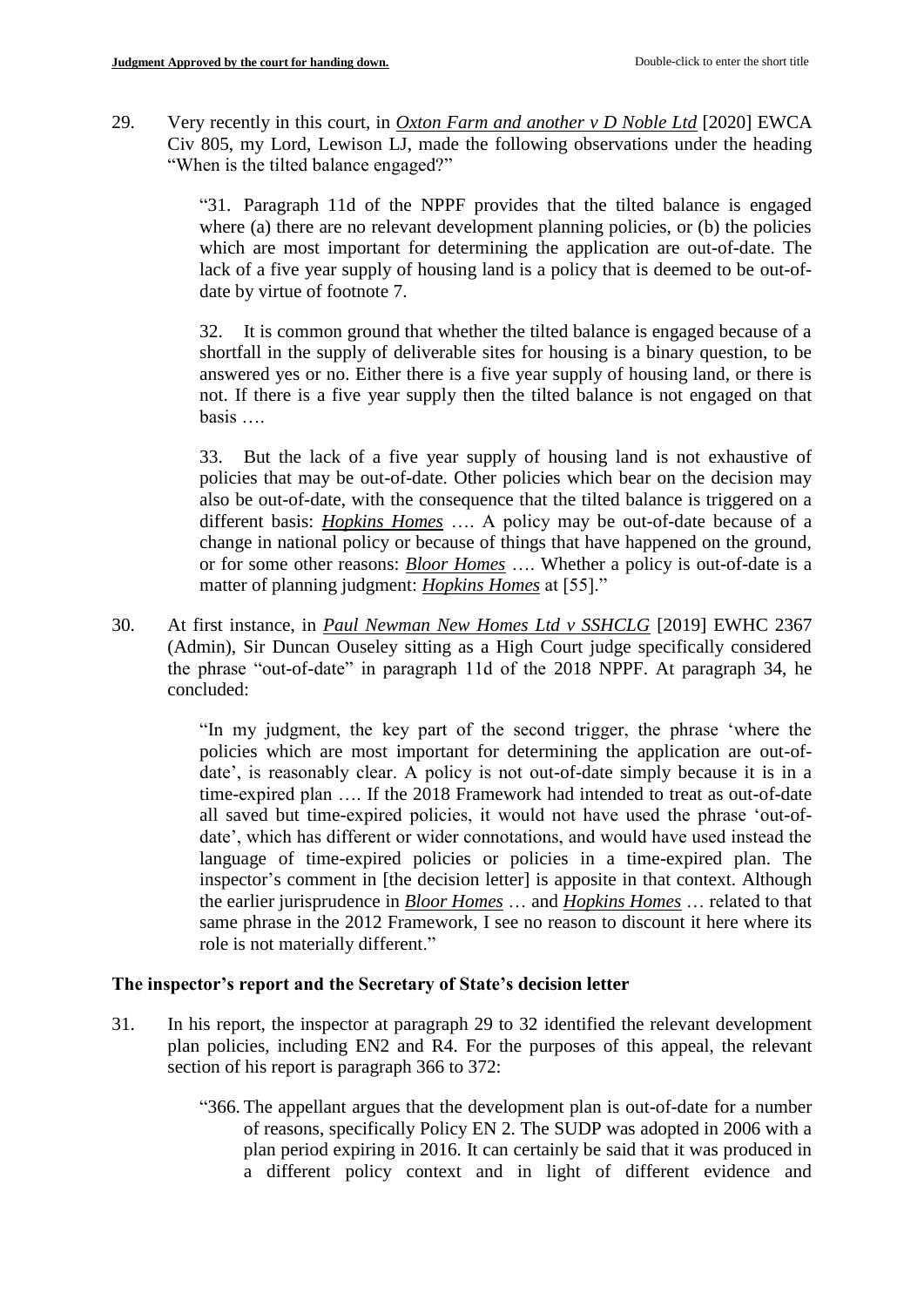circumstances to those existing today. However, this does not necessarily mean that the plan or any individual policy should be considered out-ofdate as it may very well continue to be effective in delivering its original objectives and those relevant today. The fact that a policy is saved means that it remains part of the development plan and must be applied unless material considerations indicate otherwise. The question is not one of time but consistency with the Framework and, ultimately, results on the ground.

- 367. Policy EN 2 protects the Greenway for reasons that have already been identified. There is no reason to think that those reasons are any less relevant or important than they were within the plan period. Paragraph 157 of the Framework positively promotes that Local Plans should, amongst other things, identify land where development would be inappropriate, for instance because of its environmental or historic significance. That is exactly what Policy EN 2 seeks to do and there is nothing inconsistent with the Framework in that approach, even if the development plan does not currently fulfil all other requirements of the Framework. Whilst the first part of the policy seeks to prevent development in absolute terms this is unsurprising given its objective to protect openness and continuity and it does not alter the need to undertake a statutory balancing exercise against material considerations.
- 368. It was argued that the Greenway was only protected because the land was not needed to meet the housing requirement for the area at the time and that there was a greater emphasis on the use of, and availability of, brownfield land at that time. There is simply no evidence to support this proposition. To the contrary, the policy and reasoned justification are quite clear about the reasons for protection and these are not diminished by a greater need for housing.
- 369. The fact that part of the Greenway might be allocated for development in the emerging SLP is of little relevance given the size and peripheral location of the Lumber Lane site. Furthermore, the emerging SLP is yet to be tested at Examination, is subject to objections and might yet change. The document itself states that its policies currently attract very limited weight. In any case, there is nothing to suggest that the appeal sites might be allocated. The draft SLP in fact anticipates increased protection of the area. These are squarely matters for the Local Plan Examination. Any potential release of the Greenway envisaged as part of the Core Strategy is similarly of little relevance given that the CS was withdrawn many years ago. In addition, the fact that there is a recognised need to release greenfield land and/or Green Belt to meet future housing needs in the draft SLP and GMSF demonstrates an emerging strategy to deal with the issue. For the same reasons I have set out above, such recognition attracts little weight in the context of these proposals.
- 370. For all of these reasons I do not consider that Policy EN 2 is in any way out-of-date. It is an adopted development plan policy which has statutory force. I have found it to be consistent with the Framework and I attach the identified fundamental conflict with the policy full and substantial weight.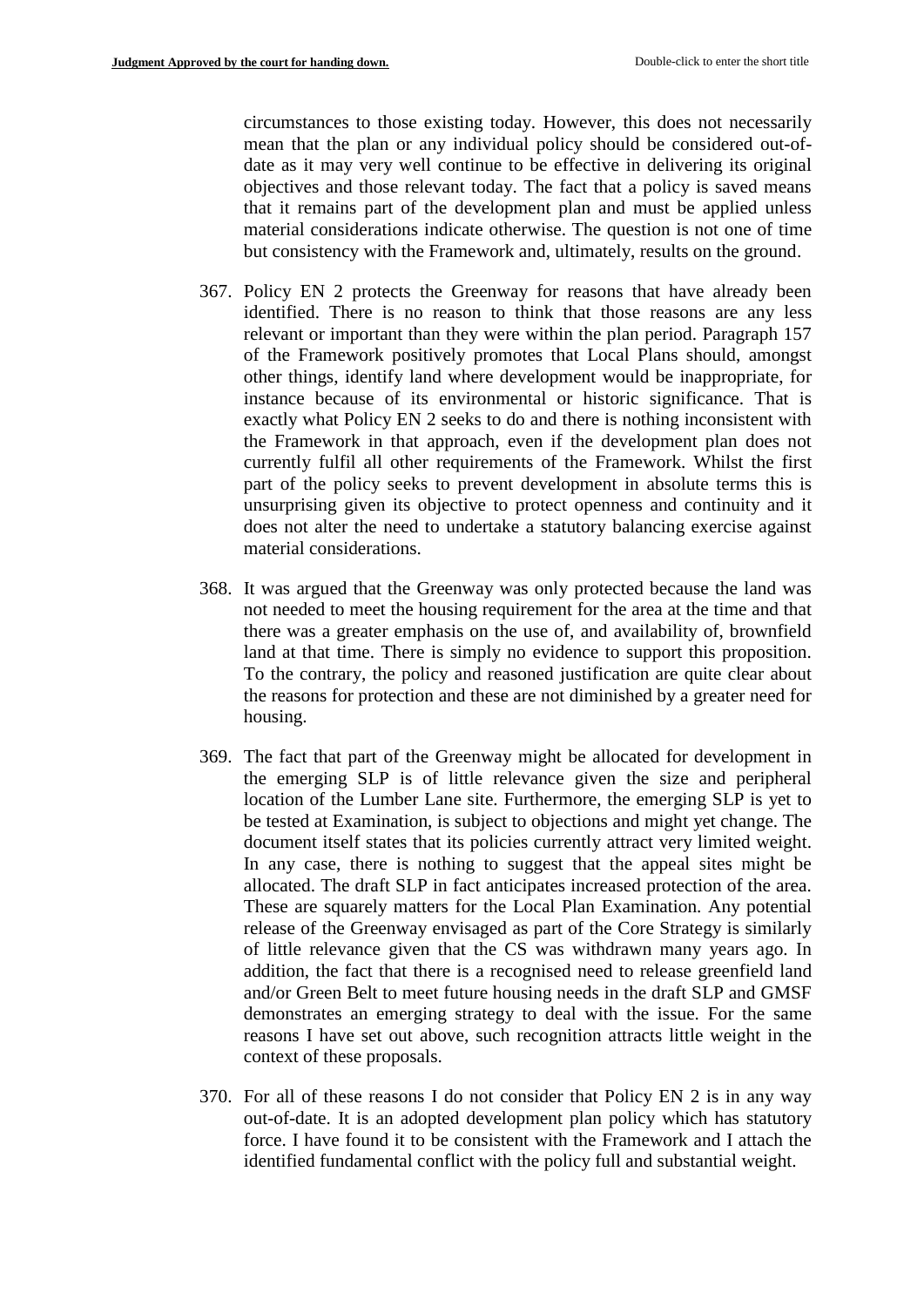- 371. It is common ground that the development plan no longer contains any policies relating to the need for or distribution of housing in the area. At the previous inquiry, the Council accepted that these policies were out-of-date and this position of common ground between the parties was adopted by the Inspector and the SoS. The Council now argues, having reconsidered its position, that this cannot be so as the policies are not saved; they do not exist and therefore cannot be out-of-date. DT accepted in xx that the policies for the need and distribution of housing could not be out-of-date because they simply do not exist in the development plan.
- 372. In this case the development plan contains no policies for the need for and distribution of housing and the Council is not seeking to apply any such policies. Policy EN 2 relates specifically to the appeal sites in question and is unambiguous in restricting development of the type proposed. In these circumstances, it cannot be said that the development plan is absent, silent or relevant policies are out-of-date. Having regard to the cases of *Bloor* and *Barker Mill Estates v SSCLG* [2017] PTSR 408, there remains a plan in place and so it is not absent; there remains a policy for the land in question which is sufficient to establish that the developments are unacceptable in principle and so the plan is not silent; and given the forgoing, the fact that there are no policies for the need and distribution of housing bears little on the outcome where the development plan is continuing to deliver an appropriate quantity of housing, the relevant policies for these appeals are not out-of-date."
- 32. The inspector went on to consider the question of housing land supply.:
	- "373. There is clearly a higher housing need now than there was at the time the SUDP was adopted. Nevertheless, the Council can demonstrate a sufficient supply of housing to meet the latest need over the coming years. It is common ground that the Council can demonstrate a numerical five year housing land supply …."

He added, however,

"375.That is not to say that an identified deficiency in particular types of housing is not a material consideration. The appellant produced three housingrelated witnesses and I heard a great deal about the need for family and aspirational housing in the area, the acute lack of affordable housing and the Council's poor record in meeting these needs, particularly in Worsley. It is also abundantly clear from the detailed evidence that the five year housing land supply will not address these needs, being largely concentrated in the city centre, given the very high proportion of apartments as opposed to houses and the limited number of affordable units anticipated in relation to the identified need

…

377. The Council's current housing land supply position represents a marked improvement since the time of the previous inquiry, when not even half of the required supply existed. This being the case, it cannot be said that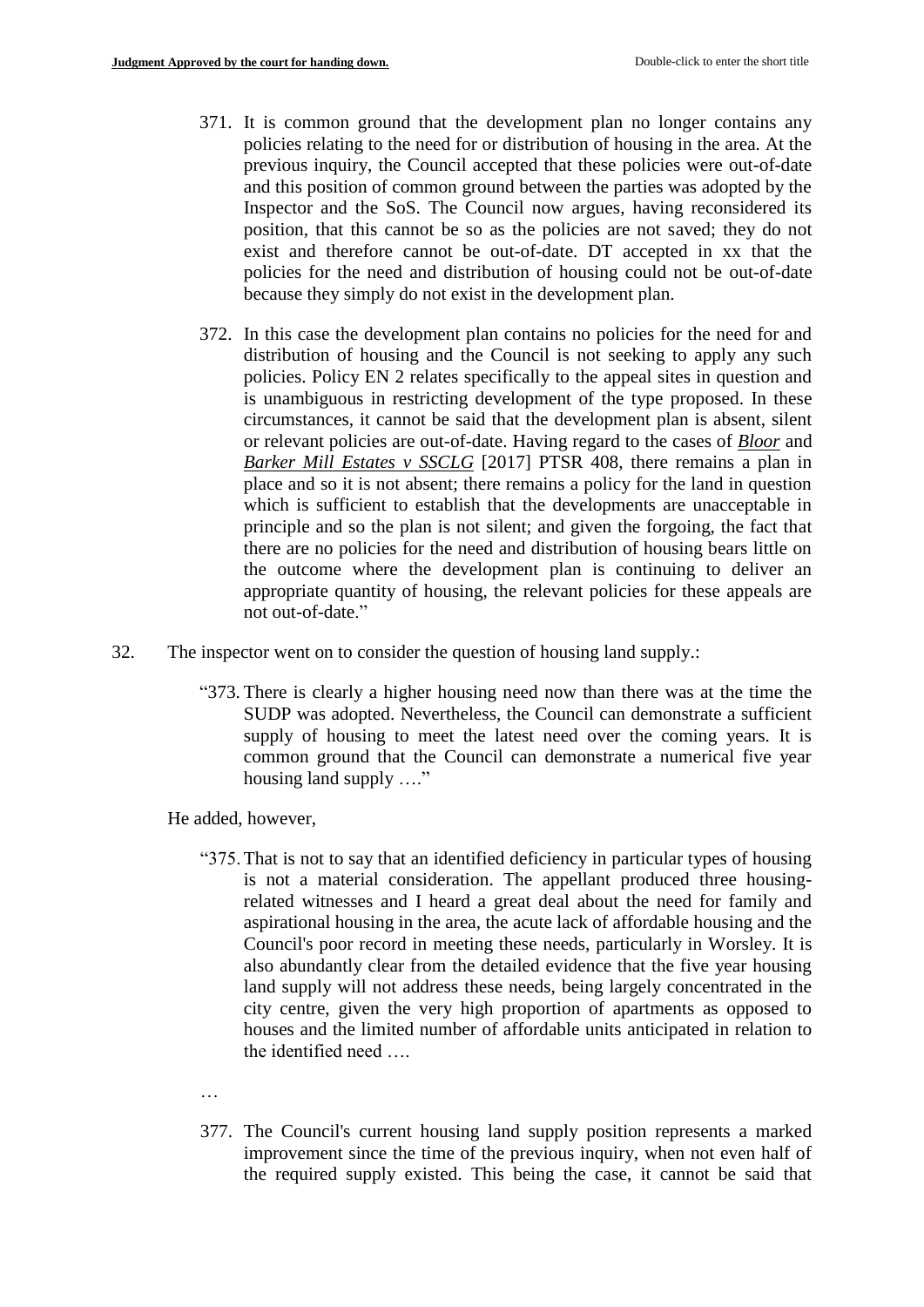Policy EN 2 is impeding delivery or that the development plan as a whole is failing to deliver the necessary number of residential units.

378. Whilst this is so, the Council is clearly not meeting the needs of the housing market as a whole and there are significant deficiencies in the number of larger/aspirational family houses and wider issues in the area in respect of homelessness and affordability….

…

- 382. All of this is a material consideration to be weighed in the overall planning balance …."
- 33. The inspector's conclusion was expressed in these terms:
	- "414. Although there is compliance with most development plan policies in these cases, there is a clear and fundamental conflict with the development plan in respect of Policies EN 2 and R 4, policies which I do not consider to be out-of-date or inconsistent with the Framework. In these circumstances, the tilted balance of Framework paragraph 14 does not apply. I attach substantial weight to the harm that arises from conflict with these policies, which are fundamental to the plan taken as a whole.
	- 415. There would be some benefits from the proposals, including a contribution towards meeting recognised needs for different types of housing, specifically larger family and affordable housing, though the contribution to the identified need would be relatively small. There would also be some benefit from the provision of school land, a marina, certain open space typologies, net gains in biodiversity, economic benefits, improved accessibility/sustainable transport provision, highway improvements and flood risk reduction. However, even cumulatively, the benefits or other material considerations to which I have been referred would not outweigh the harm that I have found or indicate a decision other than in accordance with the development plan."
- 34. He therefore recommended that the appeals be dismissed and planning permission refused in both cases. He added:
	- "417. If the Secretary of State disagrees with my conclusion that the tilted balance is not engaged for whatever reason, I nevertheless recommend that the appeals be dismissed and planning permission be refused in both cases. This is because the adverse impacts of the developments would be such as to significantly and demonstrably outweigh the benefits."
- 35. After completion of the inspector's report, but before it was placed in the public domain, the Secretary of State wrote to the appellant and the Council seeking submissions in relation to the effect of the publication of the 2018 edition of the NPPF on the cases made by the parties at the inquiry. Both the appellant and the Council responded to this request. For present purposes, it is relevant only to note that the appellant contended that there was no aspect of the new Framework to suggest that the SUDP or the provisions of policy EN2 should be afforded anything other than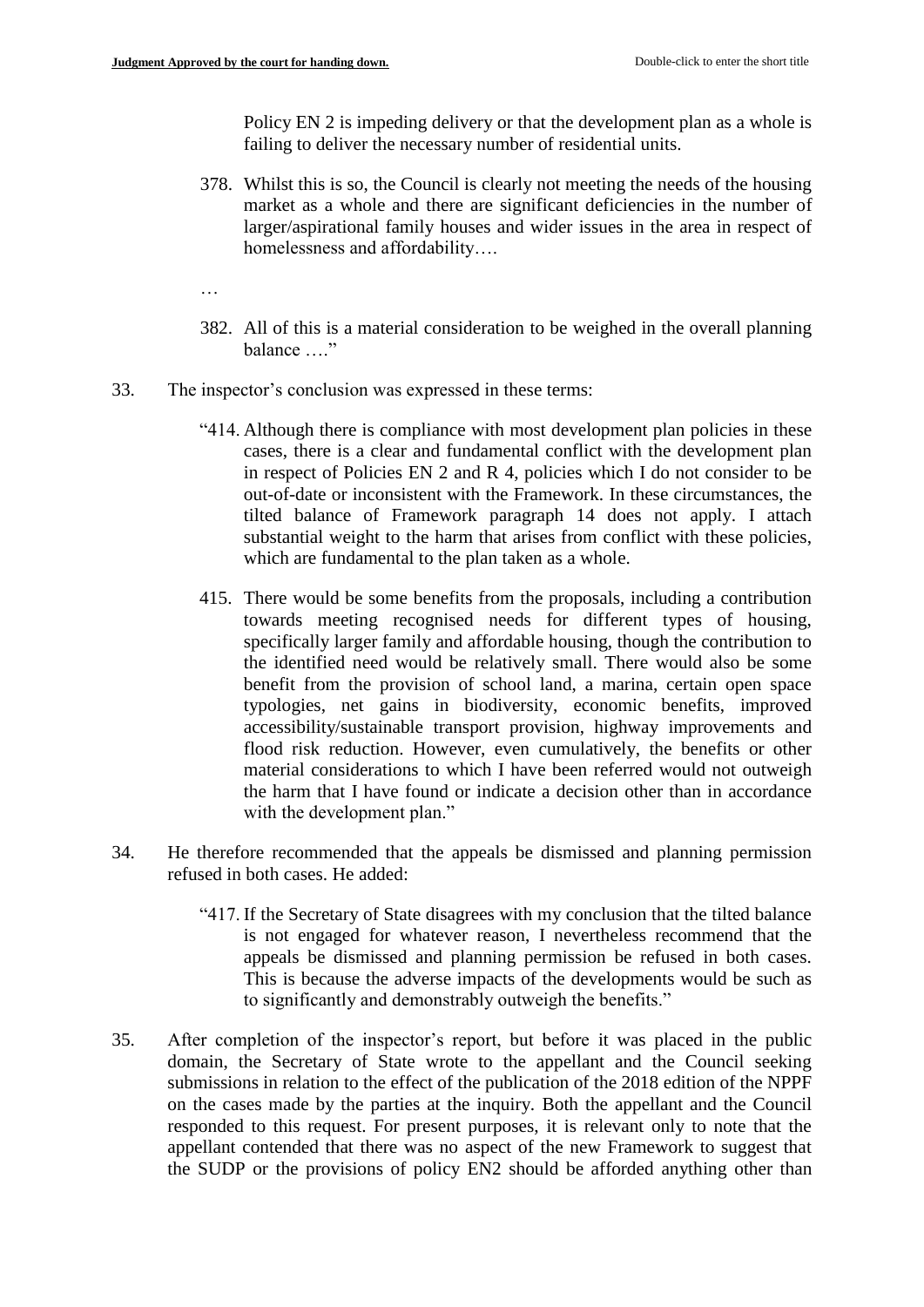very little weight; that the new Framework reaffirmed the importance of fully meeting housing needs; that it specifically required decisions to take account of the identified need for different types of houses; and that nothing in the new framework changed the importance of more family and affordable homes to the future regeneration, economic growth and sustainability of the city.

- 36. In the decision letter published on 12 November 2018, the Secretary of State indicated that he agreed with the inspector's conclusions and recommendations. Although he qualified this with the words "except where stated" there were in fact no exceptions identified in the letter. On the main issues, under the heading "Development plan", the letter stated:
	- "15. The Secretary of State has gone on to consider whether policy EN 2 of the SUDP is out-of-date. For the reasons given at IR366-367, the Secretary of State agrees that the policy remains part of the development plan, and is not inconsistent with the Framework. For the reasons given by the Inspector at IR368-369, he concludes that the recognition of the need to release greenfield land and/or Green Belt to meet future housing needs attracts little weight in the context of these proposals.
	- 16. For the reasons given at IR371-372, the Secretary of State agrees that even in the absence of policies for the need and distribution of housing, there remains a plan in place, and a policy for the land in question which is sufficient to establish that the developments are unacceptable in principle, and so the plan is in line the paragraph 11(d) of the Framework. He concludes, in agreement with the Inspector at IR370, that Policy EN 2 is not out-of-date."
- 37. Noting that the Council was able to demonstrate a housing land supply of over 13 years, the Secretary of State concluded (at paragraph 25 of the decision letter) that policy EN2 was not impeding delivery, nor was the development plan as a whole failing to deliver the necessary number of houses. He agreed that, in favour of the appeals, there were deficiencies in the number of large or aspirational family homes, and wider issues with homelessness and affordability. On the other hand, he took into account the impact on the character and appearance of the Greenway and afforded those "harms", and the resulting conflict with development plan policy, substantial weight*.* He therefore concluded that the appeal should be dismissed and planning permission refused.

# **The judgment of the Planning Court**

38. In support of the application before the judge, the appellant advanced the five grounds in respect of which permission had been granted. First, it was argued that EN2 was a constituent policy within the development plan document which, as a whole, had passed its expiry date and was therefore automatically out-of-date so that the "tilted balance" should apply. In support of this submission, the appellant relied on the statement of Lord Carnwath in paragraph 63 of his judgment in *Hopkins Homes*, that "on any view" the development plan under consideration in that case was "out-ofdate, in that its period extended only to 2011". In rejecting this argument, the judge observed, at paragraph 58 of his judgment: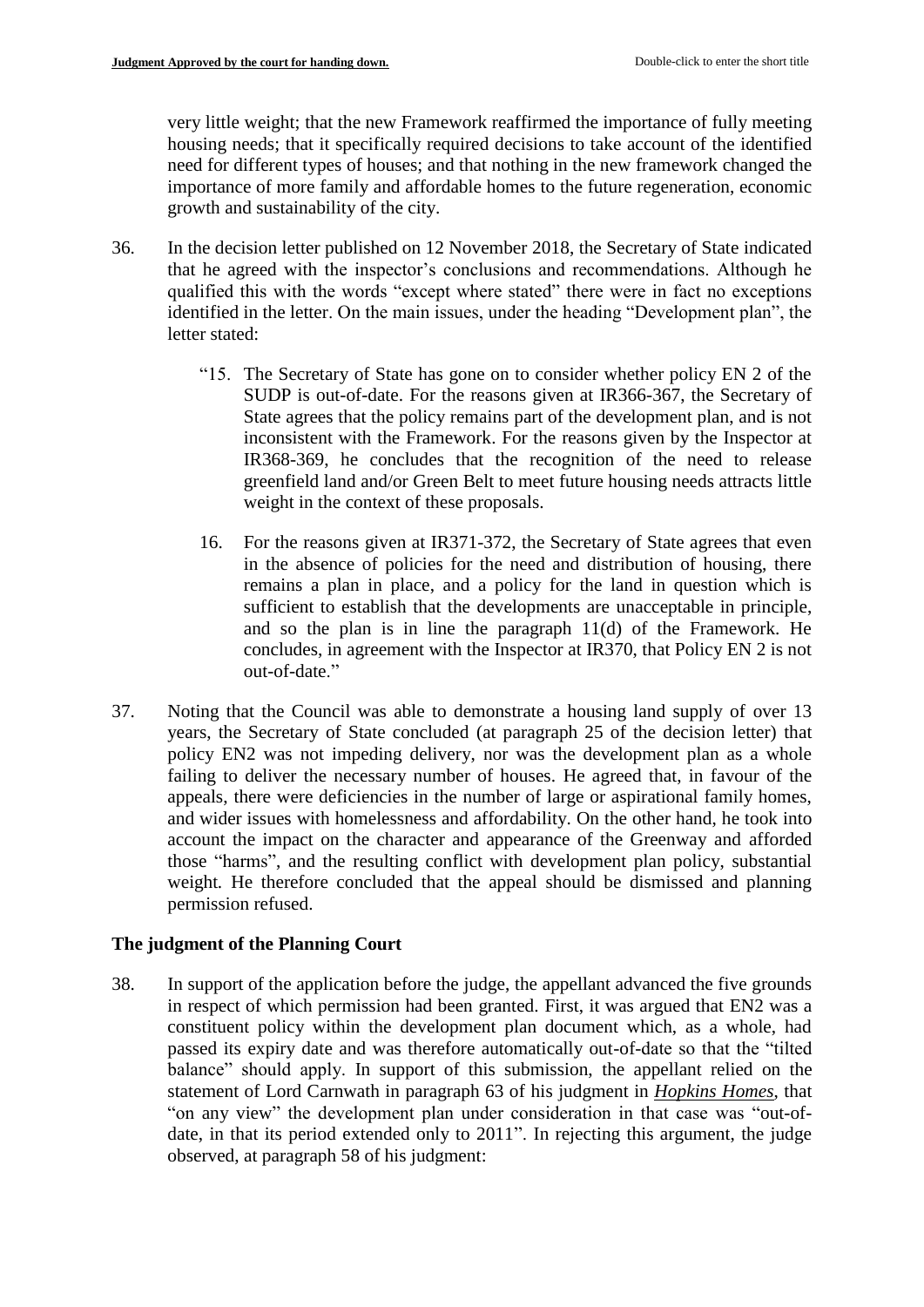"… the notion of a policy being out-of-date is one which exists within the structure of the Framework and which exists for particular purposes, namely the question of whether or not the tilted balance should apply and the weight which should be attached to the policy in the decision-taking process. In my judgment it is critical to note that there is nothing in the relevant provisions of the Framework to suggest that the expiration of a plan period requires that its policies should be treated as out-of-date. Indeed, to the contrary, the provisions of paragraph 213 specifically contemplate that older policies which are consistent with the Framework should be afforded continuing weight. Furthermore, I would entirely accept and adopt the formulation of the approach to the question of whether a policy is out-of-date given by Lindblom J in *Bloor Homes*. It will be a question of fact or in some cases fact and judgment. The expiration of the end date of the plan may be relevant to that exercise but it is not dispositive of it, nor did Lindblom J suggest that was the case. In so far as reliance is placed by the Claimant on the observation of Lord Carnwath in paragraph 63 of *Hopkins Homes*, I accept the submissions made by the First and Second Defendants that it is an obiter remark which does not lay down any legal principle, or provide a gloss on Lindblom J's approach. It is important to note that Lord Carnwath had endorsed Lindblom J's views at an earlier part of the judgment and it would be inconsistent with that endorsement to read the sentence in paragraph 63 as a further gloss on Lindblom J's conclusions. In short, this sentence from the judgment is quite incapable of bearing the forensic weight which the Claimant seeks to ascribe to it. Lord Carnwath was not identifying a legal principle that when a plan's end date has been passed its policies are out-of-date in the terms of the policy of the Framework."

- 39. Secondly, the appellant argued that policy EN2 has been significantly overtaken by events since adoption, having been based on a plan grounded in development needs which have long been superseded. The judge observed it was "perfectly clear" from paragraph 366 of the inspector's report that he was "very clearly mindful" of the contentions that policy EN2 had been "shorn of its strategic policy context". It was equally clear from paragraphs 371-2 that he was alive to the fact that the development plan no longer contained policies for the needs and distribution of housing since those policies have not been saved in 2009. The judge held that the inspector had been entitled to conclude that policy EN2 "continues to be effective in delivering its original objectives", adding that this was a planning judgment which he was entitled to reach and portrayed no error of law in the approach as to whether or not the policy was out-of-date.
- 40. The judge observed (at paragraph 66) that the conclusions in respect of these first two grounds of appeal were

"not especially surprising. It is very far from uncommon to have policies in a plan related to environmental protection whose objectives will, and are intended to, continue well beyond the end of a plan period. Whilst, of course, when a local development document is formulated it is formulated as a whole, and is intended to present as a coherent suite of policies, that objective is not inconsistent with the inclusion of some environmental policies being intended and designed to operate on a longer time scale than that which may be contemplated by the plan period. The kind of policies to which this might apply are policies such as Green Belt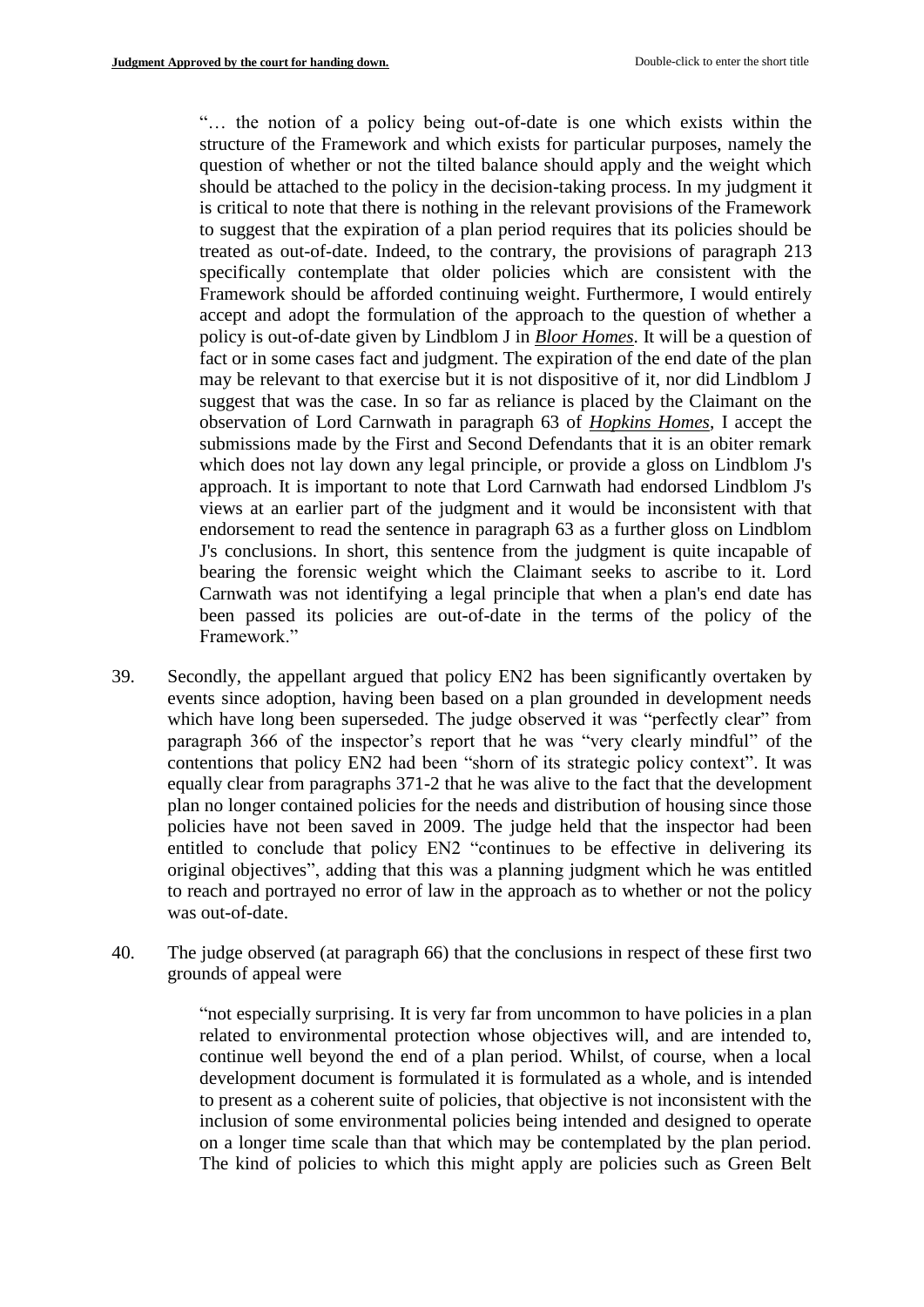(one of the characteristics of which is its "permanence"), or policies pertaining to environmental assets such as those relating to heritage assets or internationally protected and irreplaceable habitats. It would be both counter-intuitive, and contrary to long standing provisions of national policy, if policies in a development plan protecting these interests were deemed out-of-date at the expiration of a plan period."

41. Thirdly, it was argued that the Secretary of State had failed properly to interpret paragraphs 11d and 213 by equating the task of identifying whether the policy was out-of-date with an assessment of consistency with the Framework, thereby leaving out of account other relevant factors. In rejecting this argument, the judge stated (at paragraph 65):

> "in my view the observation of the Inspector and the question of whether or not the policy was "not one of time but consistency with the Framework" was one which was a fair reflection of the requirements both of paragraph 213 of the Framework and Lindblom J in *Bloor Homes*. As the Inspector observes in the preceding sentences, a policy may continue to be effective in delivering its original objectives and, moreover, may have been saved as the present policy was, and thus remain part of the development plan to be applied in accordance with the statutory Framework. Thus, the exercise required by paragraph 213 of the Framework and the *Bloor Homes* test is not one which is dictated simply by the passage of time, but rather an assessment of consistency of the Framework, and the factual circumstances in which the policy is being applied including, amongst other things, what the Inspector characterised as "results on the ground". In the particular circumstances of this case that was, as he reflected in paragraph 372 of the report, whether or not an appropriate quantity of housing was continuing to be delivered through the application of the remaining elements of the development plan which had not been saved. He concluded that in the light of the findings in relation to the five year supply of deliverable housing that it was."

He returned to this point at paragraph 68:

"the difficulty with the Claimant's submission in relation to ground 3 is that it seeks to take what the First Defendant said in paragraph 15 of the decision letter in isolation. This paragraph needs to be read along with the whole of the decision letter including, in particular, paragraph 16. Both paragraphs 15 and 16 crossrefer to the relevant paragraphs in the Inspector's report. In my view it is clear from those paragraphs to which the First Defendant cross-refers that the appropriate interpretation of the Framework in relation to whether or not a policy is out-of-date has been applied. The assessment of the Inspector, adopted and acknowledged by the First Defendant, addressed both the issue of consistency with the Framework (and therefore the policy's continuing validity as a proper reflection of national planning policy) but also whether or not, as the Claimant contended, the policy had been overtaken by the demise of the policies relating to the need and distribution of housing and the current evidence in relation to housing need and supply. Both the Inspector's conclusions and paragraphs 15 and 16 of the decision letter deal directly with the question of whether or not the policy is consistent with the Framework and also whether it has been overtaken by events, and in particular the absence of policies for the need and distribution of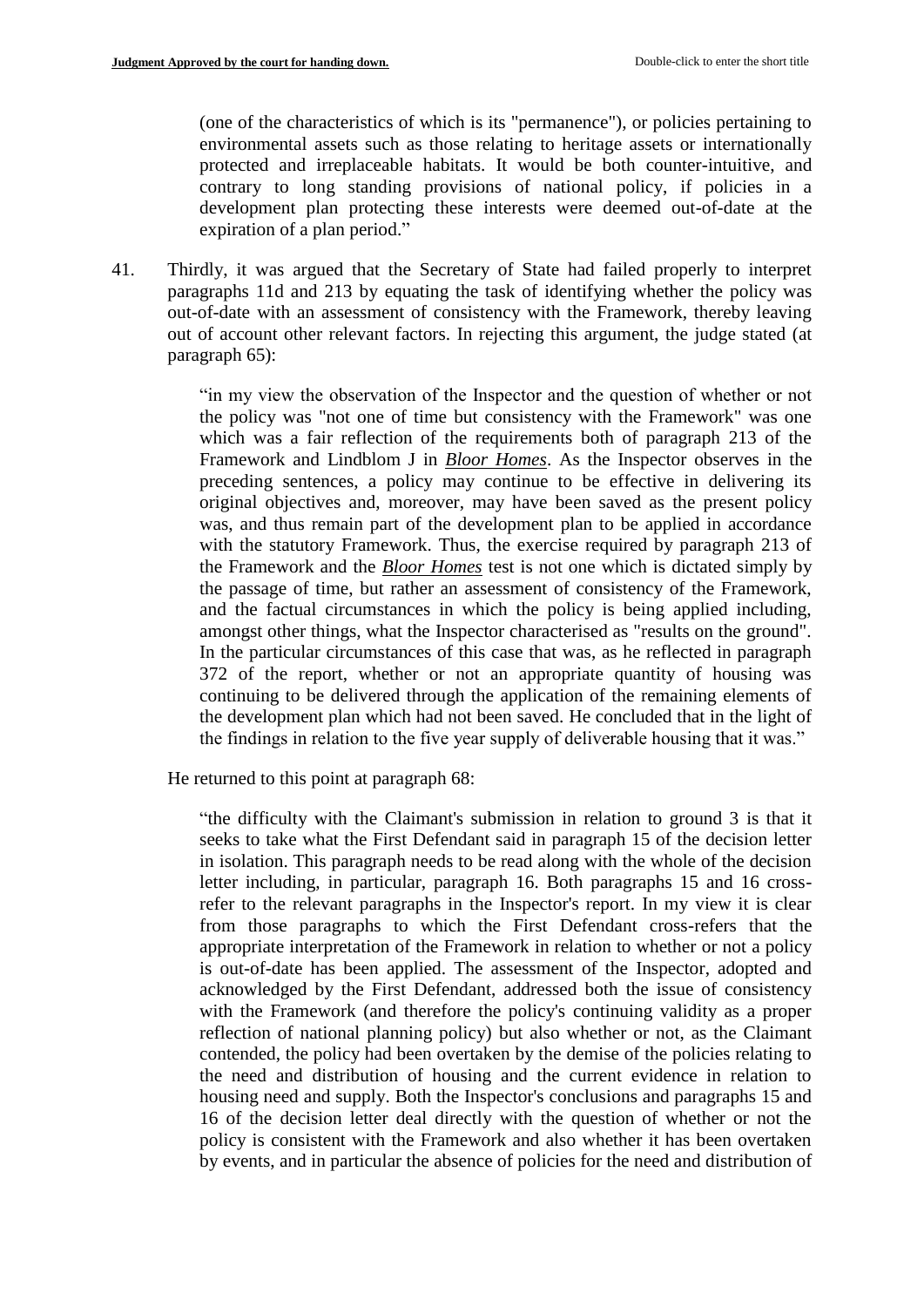housing and the current position in relation to the evidence of housing need and supply."

- 42. Fourth, it was said that the Secretary of State had failed to identify any policy provisions within the 2018 NPPF with which policy EN2 was actually in conformity so as to justify the conclusion that it was not out-of-date. In rejecting this ground of appeal, the judge observed that the appellant had not identified any material difference between the substance of the two editions of the Framework. The only feature of the 2018 NPPF on which the appellant had relied were those policies relating to the qualitative features of the available supply of housing. The judge observed that this element of national policy in relation to qualitative requirements was debated before the inspector in the context of the 2012 NPPF. Accordingly, the Secretary of State had been entitled to rely on the reasons provided by the inspector.
- 43. The fifth ground of challenge before the Planning Court was that the decision letter failed to recognise that policy EN2 was in fact inconsistent with the housing policies of the Framework which, in particular, addressed the need for a balanced supply of housing including family housing and affordable housing within the available supply. The judge observed that it had been an important part of the appellant's case before the inspector that significant weight should be attached to the Council's failure to secure a balanced supply of housing in qualitative terms and an adequate supply of affordable homes. The absence of policies concerning such matters was clearly before the inspector and taken into account in his assessment of whether or not policy EN2 was out-of-date. The Secretary of State had therefore been entitled to refer to the inspector's detailed analysis in reaching a conclusion.
- 44. In addition to pursuing the grounds in respect of which permission had been granted, the appellant also renewed its application for permission to apply on grounds which had been refused on paper. For the purposes of this judgment, it is only necessary to consider the argument in respect of the one ground ("ground 7") which is pursued in this Court. It was contended that the inspector and the Secretary of State failed to identify that policy EN2 was in fact "impeding delivery". In refusing permission, the judge observed that the references in the inspector's report and in the decision letter to the policy "not impeding delivery" were references to the quantitative housing supply which the Council was able to demonstrate, namely over 13 years.

#### **Submissions to this Court**

- 45. In presenting the appeal to this Court on behalf of appellant, Mr Rupert Warren QC leading Mr James Corbet Burcher, advanced four grounds of appeal.
- 46. First, it was contended that the judge erred in law in determining that a development plan document having exceeded its end-date does not render that document and its constituent policies out-of-date for the purposes of paragraph 11d of the NPPF. In particular, the judge wrongly identified the dicta of Lord Carnwath in paragraph 63 of *Hopkins Homes* as obiter. It was submitted that Lord Carnwath was correct in saying that a plan which is past its expiry date is, in every case, a plan that is out-of-date. This is the correct reflection of the NPPF, construed as a whole, and the legislative framework, in particular regulation  $5(1)(a)(i)$  of the 2012 Regulations.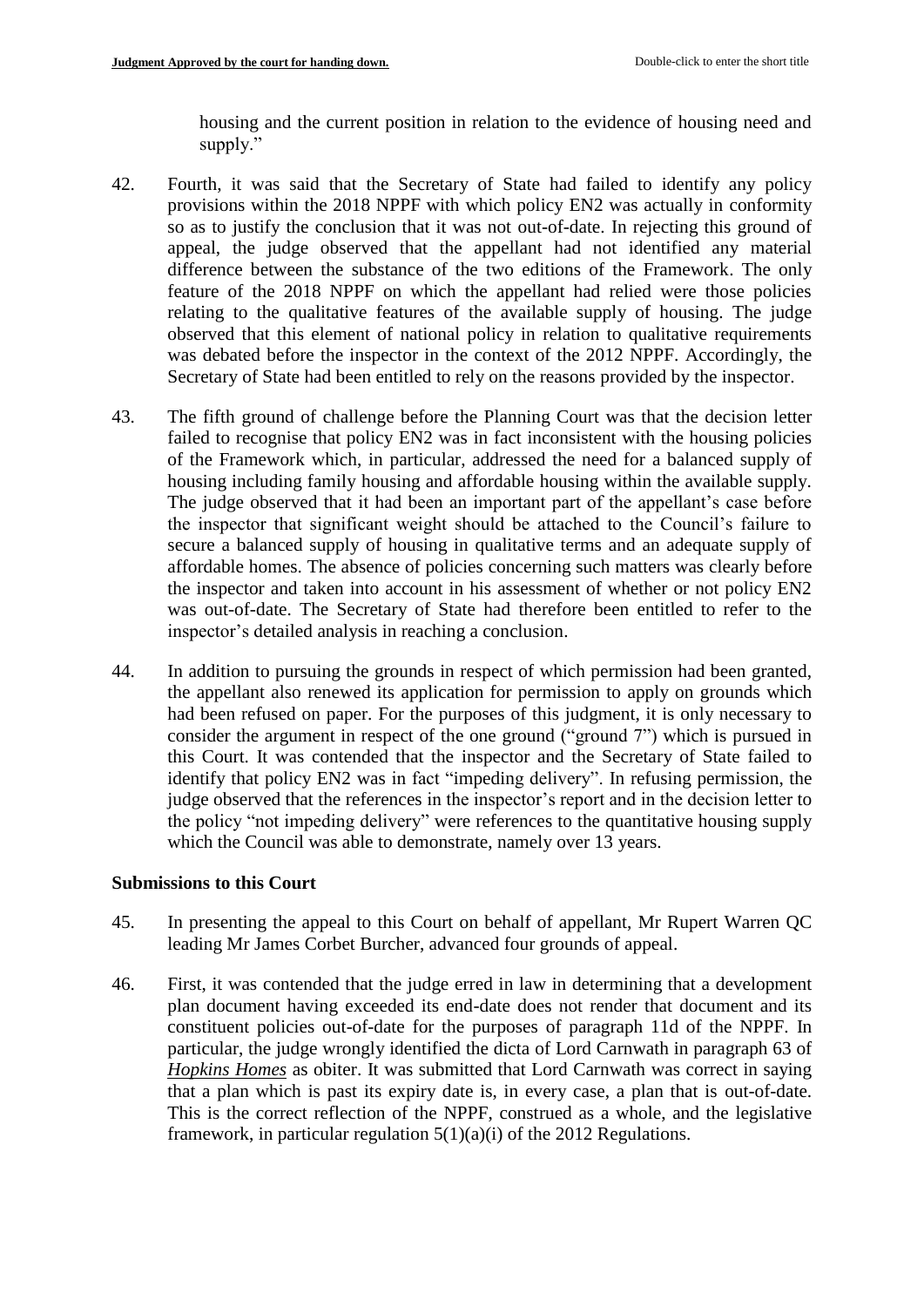- 47. Secondly, it was submitted that a plan without strategic policies such as policies for housing supply should be regarded as out-of-date for the purposes of paragraph 11d and the tilted balance. Section 19(1B) and (1C) of the 2004 Act require a development plan document to have strategic policies, and paragraphs 17 and 20 of the NPPF specify what the strategic policies should encompass. The judge therefore erred in law in determining that the fact that the development plan document contained no strategic policies in respect of housing did not render it out-of-date.
- 48. The appellant relied on Lord Carnwath's observation at paragraph 54 of *Hopkins Homes*:

"in the absence of relevant or up-to-date development plan policies, the balance is tilted in favour of the grant of permission."

The appellant submitted that policy EN2 was inextricably linked to the policies that had not been saved. It is impossible to treat such a policy as freestanding. Shorn of the policies that were not saved, EN2 is out-of-date. A plan that contained no policy covering housing supply could not be an up-to-date development plan. Policy EN2 had plainly been overtaken by events because the circumstances in the protected area had radically changed.

- 49. The appellant also challenged the judge's observation at paragraph 66 that it would be "counter-intuitive and contrary to long-standing provisions of national policy" for policies in a development plan relating to environmental protection to be deemed outof-date at the expiration of the plan period. It was pointed out that even a Green Belt designation can be out-of-date.
- 50. In its third ground of appeal, the appellant asserted that the judge erred in law in concluding that the Secretary of State correctly interpreted paragraph 11d by reference to paragraph 213 of the NPPF. At paragraph 15 of the decision letter, he erroneously equated the task of identification of whether a policy was out-of-date as solely covered by an assessment of consistency under paragraph 213. As result, he incorrectly interpreted his role for the purposes of paragraph 11d as limited to carrying out an assessment of consistency. Mr Warren submitted that, on the judge's interpretation, paragraph 213 was being made to do more work than it actually does. It is intended merely to relate to the weight to be attached to existing policies when the Framework comes into effect. It does not deal with policies that are "survivors" from out-of-date plans.
- 51. Although the judge at paragraph 68 of the judgment stated that paragraph 15 of the decision letter must be read alongside paragraph 16 and the inspector's conclusions, the Secretary of State's findings at paragraph 15 were premised solely upon the plan being in force and consistent. It was submitted that he therefore applied too narrow an approach when determining whether the policy was out-of-date. Furthermore, the judge wrongly referred at paragraph 68 to "the current position in relation to the evidence of housing need and supply". The fact that certain events are occurring cannot on a correct construction of the NPPF render a policy up-to-date, or protect it from being out-of-date. At best, such events are capable of being a material consideration in favour of a grant or refusal of permission, but only in the context of the inspector having correctly identified that paragraph 11d and the "tilted balance" are engaged. Equally, the housing supply figure was not capable of determining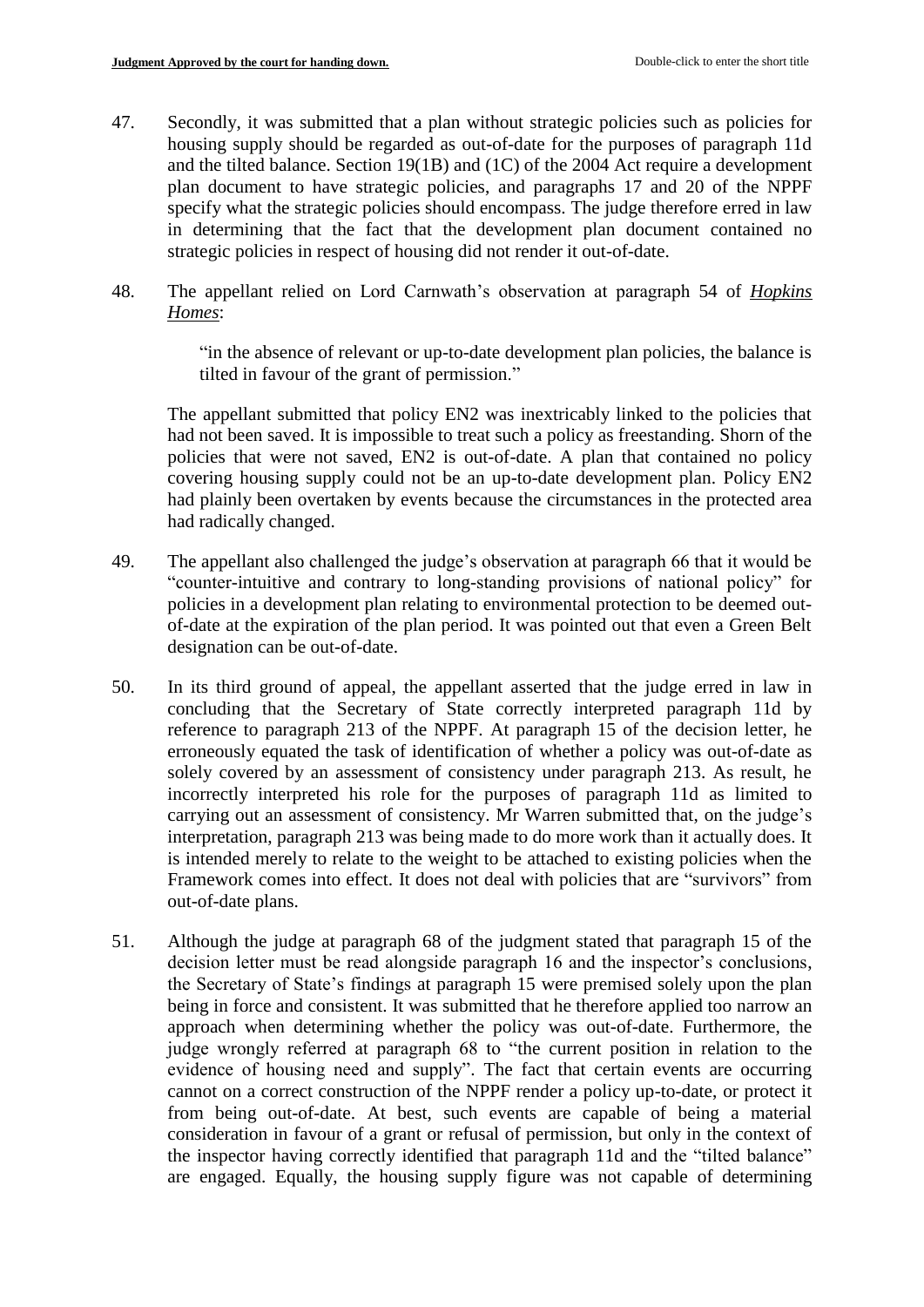whether policy EN2 and the plan as a whole were out-of-date. That factor can only be considered in the overall balance having first identified that paragraph 11d was engaged.

- 52. In the fourth ground of appeal, reiterating "ground 7" before the Planning Court, the appellant asserted that the judge erred in basing his decision on the inspector's erroneous and inconsistent findings as to the impact of policy EN2 on the provision of housing. It was submitted that, in paragraph 25 of the decision letter, the Secretary of State wrongly followed the inspector in paragraph 377 of his report in stating that policy EN2 was "not impeding delivery". That statement in the decision letter was, however, expressly placed in the alternative to "to deliver the necessary number of houses needed". The appellant submitted that this amounted to a statement that the policy was not restricting delivery of houses of any type. This was factually wrong. Neither the Secretary of State nor the inspector conducted any assessment of the specific effect of the policy restricting the supply of houses of the required type. The appellant's case was that the specific geographical nature of policy EN2 meant that this was one of the only locations in the area in which to provide housing of the required type. This was therefore an important consideration when determining whether the policy was out-of-date for the purposes of paragraph 11d.
- 53. On behalf of the Secretary of State, Mr Richard Honey relied on the proposition, emphasised in a number of authorities, including *Hopkins Homes*, that the NPPF is a statement of policy not a statutory text. It does not have the force of statute and should not be treated as if it did. It does not have the same status in the statutory scheme as the development plan. As a result, the duty under s.38(6) of the 2004 Act is not displaced or modified by the Framework policy. The presumption in favour of sustainable development in paragraph 11 of the NPPF is not intended to alter the statutory presumption in favour of the development plan. Instead, paragraph 11d is intended to add an additional factor into the s.38(6) balance in particular circumstances, including "where the policies which are most important for determining the application are out-of-date".
- 54. Mr Honey submitted that the correct approach as to whether a policy is out-of-date is as expressed by Lindblom J in *Bloor Homes*, namely whether the policy has been overtaken by events that have occurred since it was adopted, including a change of national policy. It is therefore a question related to the substance of the policy and not merely a function of time passing. The appropriate way to consider whether a policy has been overtaken by a change in national policy is to consider, in line with paragraph 213, the policy's degree of consistency with the NPPF.
- 55. The terms of paragraph 11d demonstrate that it concerns *policies* which are out-ofdate, not *plans*. Mr Honey submitted that the concept of a whole plan being out-ofdate does not feature in the NPPF at all. There is nothing in the Framework requiring a policy to be treated as out-of-date for the purposes of paragraph 11d simply because the plan period has expired. The appellant's argument that, after the end of the plan period, all policies in the plan must be regarded as out-of-date is contrary to this Court's decision in *Gladman v Daventry* and to the decision of Sir Duncan Ouseley in *Paul Newman New Homes*.
- 56. Mr Honey pointed out that most policies will not be set by reference to a period of time. Instead, they will continue to be relevant when the plan period has passed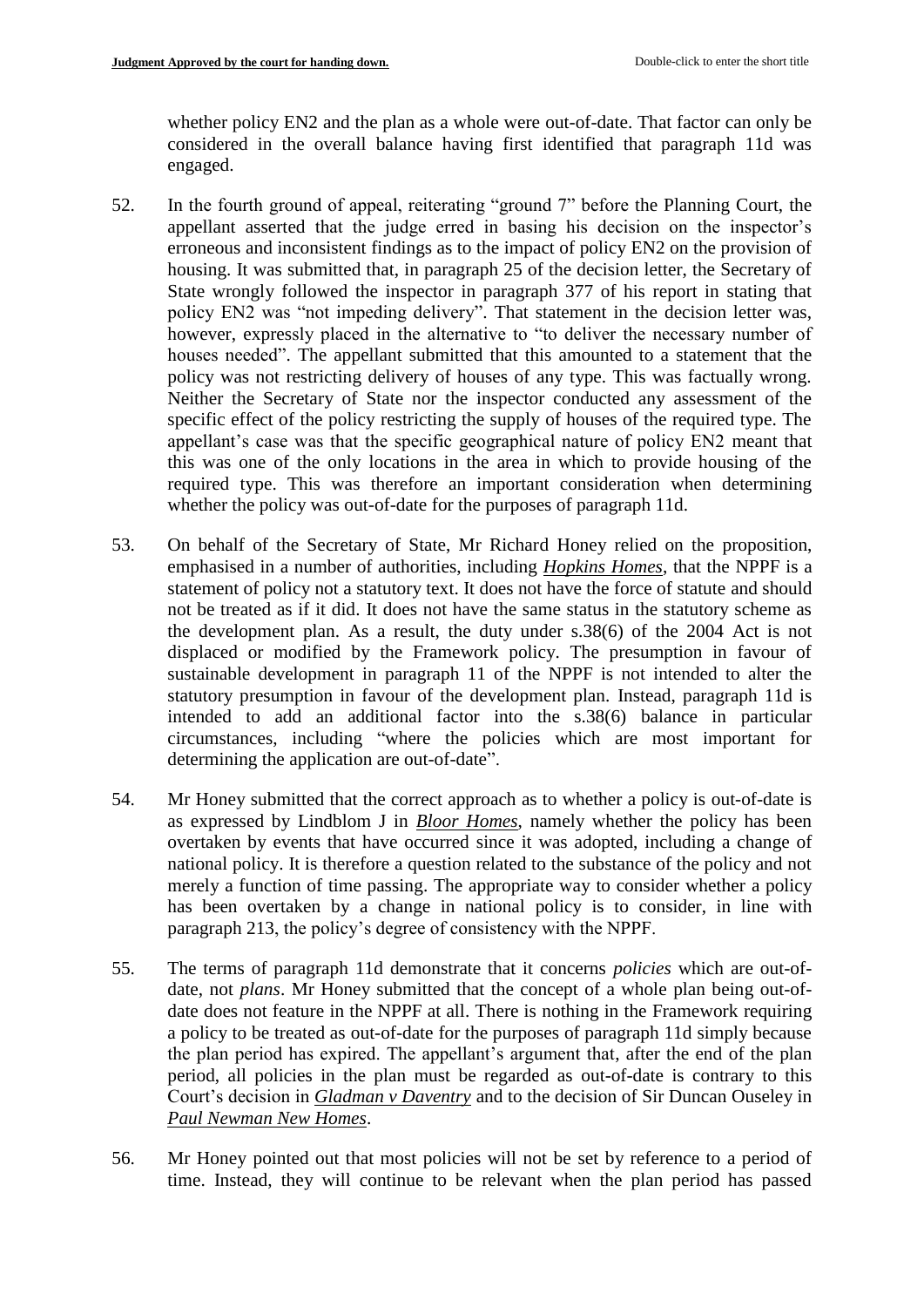because the interest to which they relate is not tied to a particular period. It was submitted that the judge was right to observe, in paragraph 66 of his judgment, that it was very far from uncommon to have policies intended to continue well beyond the end of the plan period.

- 57. The first ground of appeal rests primarily on the single sentence in paragraph 63 of Lord Carnwath's judgment in *Hopkins Homes*. Mr Honey submitted that the sentence does not have the effect of establishing a point of principle about the interpretation of paragraph 11d, and made a number of points in support of this submission. First, the comment was made about the plan being out-of-date in a general sense, not in terms of the presumption in favour of sustainable development in the NPPF. Secondly, the comment was *obiter* as it was not part of the Court's reasoning. Thirdly, a blanket approach to outdatedness based on the plan period would be incompatible with the more sophisticated approach set out by Lindblom J in *Bloor Homes* in a passage described by Lord Carnwath in *Hopkins Homes* as "helpful". Fourth, the changes in the language used to describe the presumption of sustainable development in the 2018 NPPF, which occurred after the Supreme Court's decision in the *Hopkins Homes* case - replacing the reference to "relevant" policies with "policies which are most important for determining the application" – makes it even clearer that the focus is on specific policies as opposed to the plan. Finally, it was submitted that a single sentence in a judgment should not be regarded as establishing any point of legal principle. It is, as the judge put it, incapable of bearing the forensic weight which the appellant seeks to ascribe to it.
- 58. With regard to the second ground, Mr Honey submitted that it would be perverse to determine whether the policies were out-of-date by asking whether the whole plan would retrospectively pass the current statutory and policy tests for the adoption of a new plan. Section 19 of the 2004 Act is headed "preparation of local development documents" and contains provisions governing that process. The subsections cited by the appellant  $- S.19(1B)$  and  $(1C)$  – were inserted by statute in 2017 and applied to the preparation of plans from 2018 onwards. The policy provisions on which the appellant relies in chapter 3 of the 2018 NPPF, headed "Plan-making", including paragraphs 17 and 20, apply to the making of new plans after the introduction of the NPPF. Mr Honey submitted that it would undermine the plan-led system if implementation of a new framework policy about adoption of plans automatically rendered pre-existing plans out-of-date.
- 59. In this particular case, the Secretary of State had decided in 2009 to save 104 out of 125 policies in the SUDP, including 13 of the 17 strategic policies, one of which was a strategic housing policy on sustainable urban neighbourhoods. It was submitted that the retained policies reflected the Secretary of State's view as to what policies the SUDP should contain to provide an appropriate planning framework.
- 60. In respect of the third ground of appeal, Mr Honey submitted that considering consistency pursuant to paragraph 213 of the NPPF was properly part of the overall consideration of whether policy EN2 was out-of-date, in accordance with the approach outlined in *Bloor Homes* of considering whether a policy had been overtaken by changes in events, including national policy. In any event, it was wrong to contend that the Secretary of State equated the task of identifying whether a policy was out-of-date as merely relating to consideration of consistency. Paragraphs 366 to 372 of the inspector's report, which were endorsed in paragraphs 15 and 16 of the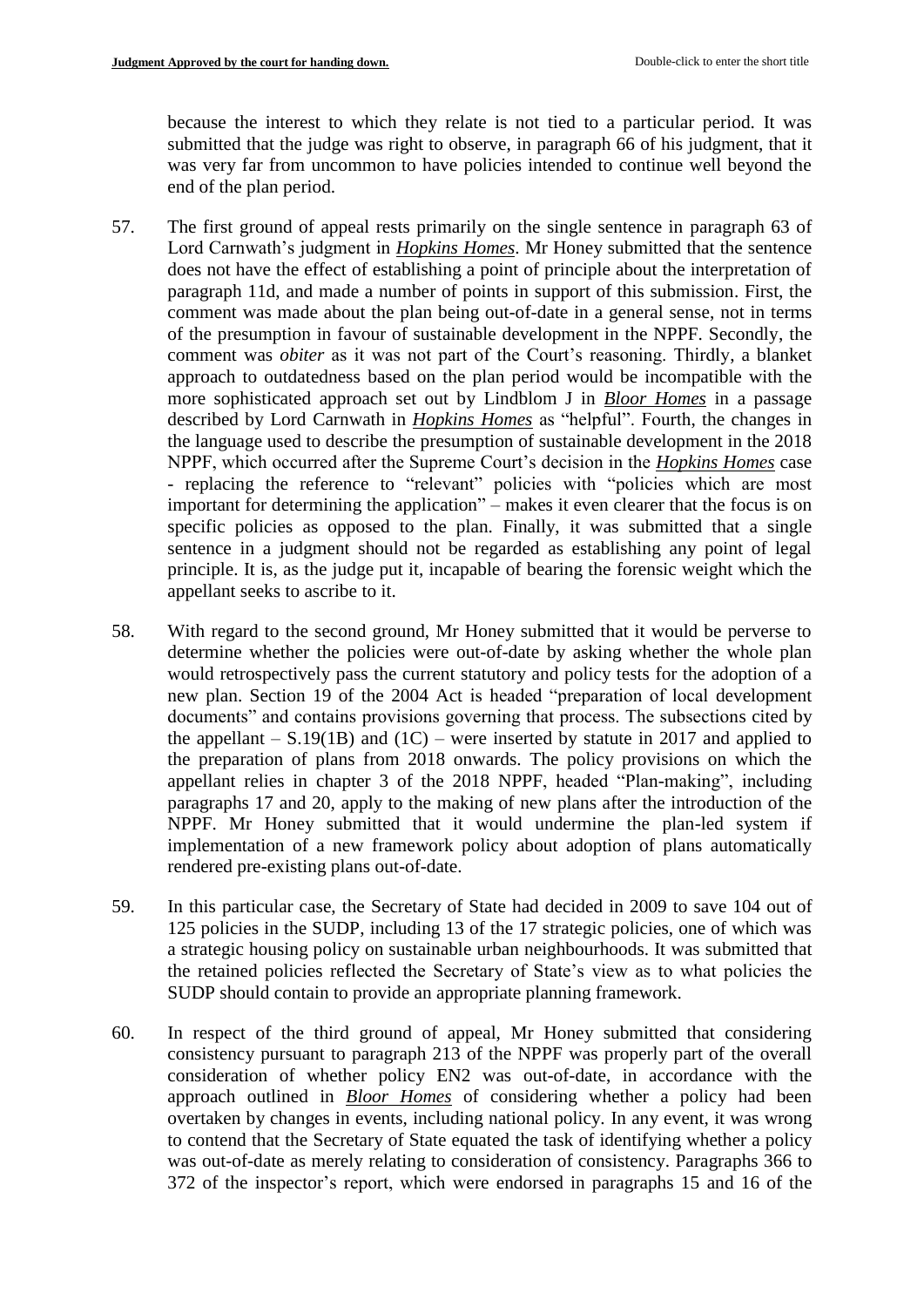decision letter, referred to a wide range of considerations, all of which were taken into account.

- 61. As for the fourth ground of appeal, Mr Honey pointed out that, in paragraph 25 of the decision letter, the Secretary of State concluded that neither policy EN2 nor the development plan as a whole was impeding housing delivery. Paragraph 25 was addressing the quantity of housing, as opposed to the qualitative points which were addressed and taken into account separately. There was nothing inconsistent in the inspector finding that the numbers of houses being built was exceeding the five-year supply whilst noting, and taking into consideration, deficiencies in the quality of the houses being constructed. It was submitted that the inspector was entitled to conclude that the policy was not impeding the delivery of homes, given that the Council was comfortably meeting its five-year housing land supply. This was a matter for planning judgment for the inspector and, in turn, the Secretary of State.
- 62. In oral submissions, Mr Honey added that the appeal was academic because the inspector had indicated at the conclusion of his report, which was accepted in its entirety by the Secretary of State, that, even if the tilted balance was applied, he would nevertheless recommend that the appeals be dismissed and planning permission be refused on the grounds that the adverse impacts of the developments would be such as to significantly and demonstrably outweigh the benefits.
- 63. The arguments put forward on behalf of the Secretary of State were substantially reiterated by Mr Christopher Katkowski QC and Mr Matthew Fraser on behalf of the Council. They stressed that the obligation imposed on the decision-maker by paragraph 11d of the 2018 NPPF is to ascertain whether a particular set of policies – those which are "most important for determining the application" – are out-of-date. That is a policy-specific enquiry, rather than one which can be undertaken simply by checking whether the development plan as a whole has gone past the specified plan period. The observation of Lord Carnwath at paragraph 63 of his judgment in *Hopkins Homes* was not central to the decision on the facts in that case in which the Supreme Court did not rely on the plan period having expired as part of its reasoning for the policies being out-of-date. The appellant's arguments, in particular the first and second grounds of appeal, overcomplicate and overanalyse what are simply a series of planning judgments to be made when applying paragraph 11d. The terms of policy EN2, and the reasoned justification for the policy in the SUDP, demonstrate that it is intended to go beyond the plan period.

# **Conclusion**

- 64. In my judgment, the arguments advanced on behalf of the Secretary of State and the Council are plainly correct.
- 65. There is nothing in paragraph 11d of the 2018 NPPF, or its predecessor paragraph 14 of the 2012 Framework, to suggest that the expiry of the period of the plan automatically renders the policies in the plan out-of-date. I agree with Sir Duncan Ouseley's observations in *Paul Newman New Homes* that a policy is not out-of-date simply because it is in a time-expired plan and that, if the Framework had intended to treat as out-of-date all saved but time-expired policies, it would not have used the phrase "out-of-date" but rather the language of time-expired policies or policies in a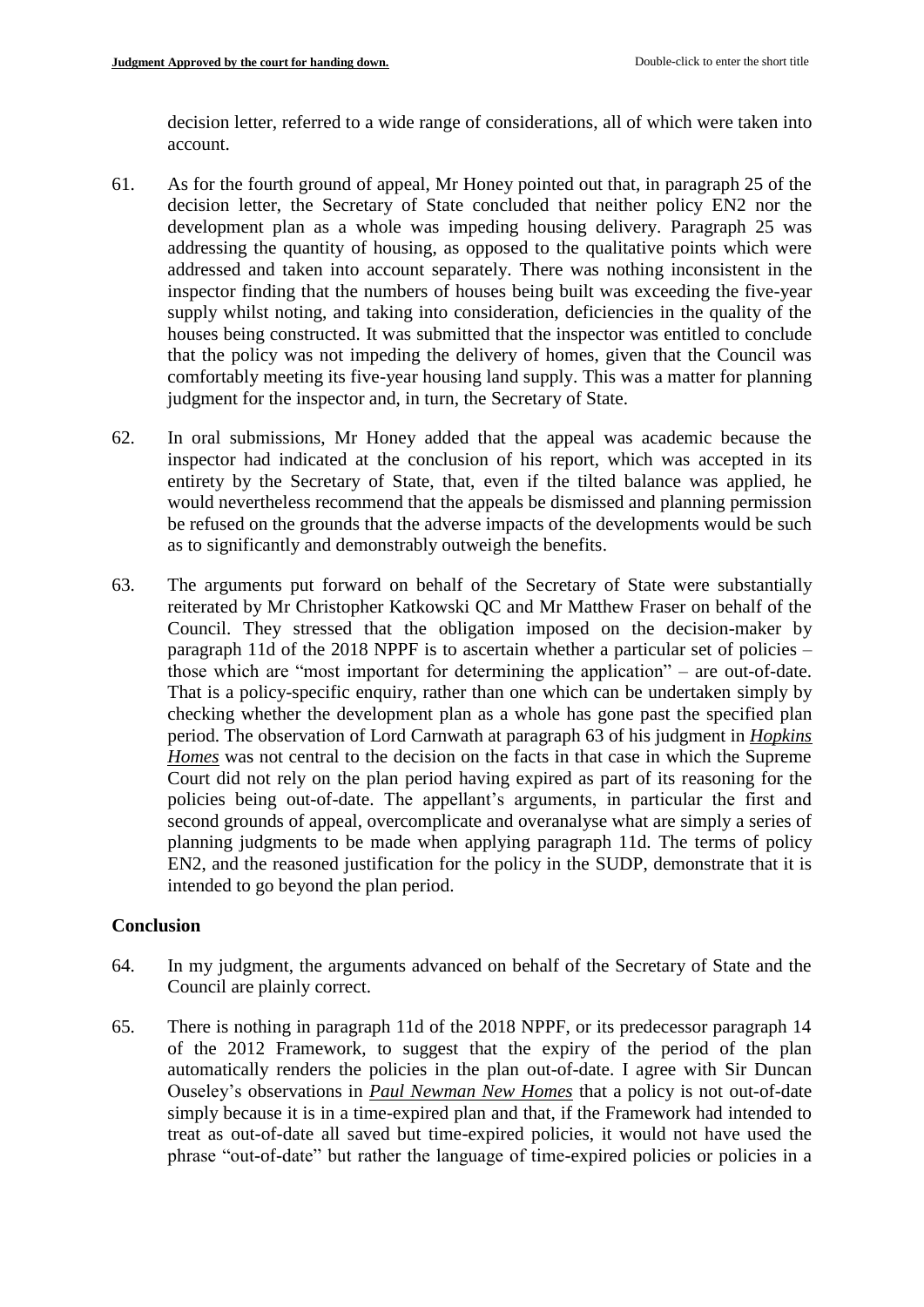time-expired plan. As a matter of construction of the terms of the NPPF, the appellant's argument on ground one is unsustainable.

- 66. I endorse and adopt the careful and precise analysis of paragraph 14 of the 2012 NPPF carried out by Lindblom J in *Bloor Homes*. His analysis plainly applies to the revised terms of the presumption in favour of sustainable development in paragraph 11d of the 2018 Framework. If the policies which are most important for determining the planning application have been overtaken by things that have happened since the plan was adopted, either on the ground or through a change in national policy, or for some other reason, so that they are now out-of-date, the decision-makers must apply the tilted balance expressed in the presumption in favour of sustainable development.
- 67. The appellant's case on the first ground of appeal rests almost exclusively on a single sentence in paragraph 63 of Lord Carnwath's judgment in the *Hopkins Homes* case cited at paragraph 26 above. I agree with Dove J that it was an *obiter* remark which does not lay down any legal principle and which is quite incapable of bearing the forensic weight which the appellant seeks to ascribe to it. I do not accept the appellant's submission that the contention that the policies in a plan which is past its expiry date are in every case out-of-date is a correct reflection either of the NPPF as a whole or of regulation  $5(1)(a)(i)$ .
- 68. With regard to the second ground of appeal, I do not accept the appellant's submission that a plan without strategic housing policies is automatically out-of-date for the purposes of paragraph 11d so as to engage the tilted balance. The Secretary of State decided in 2009 to save a significant number of the policies in the SUDP, including the majority of the strategic policies. It is, therefore, incorrect to characterise policy EN2 as a "freestanding" policy but rather one of a hundred and four policies in the SUDP saved by the Secretary of State. Furthermore, it is obvious that many policies will not expire with the plan but, rather, will survive beyond the plan period. The policy under consideration here, which addresses environmental protection, clearly has a life beyond the expiry of the plan. I agree with the judge's observation at paragraph 66 of his judgment that although a local development document is intended to present as a coherent suite of policies, that objective is not inconsistent with the inclusion of some environmental policies being intended and designed to operate on a longer time scale than that which may be contemplated by the plan period. Paragraph 133 of the 2018 NPPF describes the "fundamental aim" of Green Belt policy as being "to prevent urban sprawl by keeping land permanently open", adding that "the essential characteristics of Green Belts are their openness and their permanence". This characterisation of Green Belt policy in the NPPF is wholly inconsistent with the notion that environmental policies lapse automatically when the plan period comes to an end or when there are no strategic housing policies in the plan. The provisions in s.19(1B) and (1C) of the 2004 Act and paragraphs 17 and 20 of the 2018 NPPF do not, in my judgment, provide support for the appellant's case on the second ground of appeal. They relate to the preparation of future plans, not the question whether existing policies are out-of-date.
- 69. Turning to the third ground of appeal, the suggestion that the Secretary of State in this case approached the question whether the policy was out-of-date solely by reference to its consistency with the NPPF overlooks the fact that the inspector took into account (at paragraphs 366 to 372 of his report) a wide range of factors, including those raised on behalf of the appellant. His analysis was accepted by the Secretary of